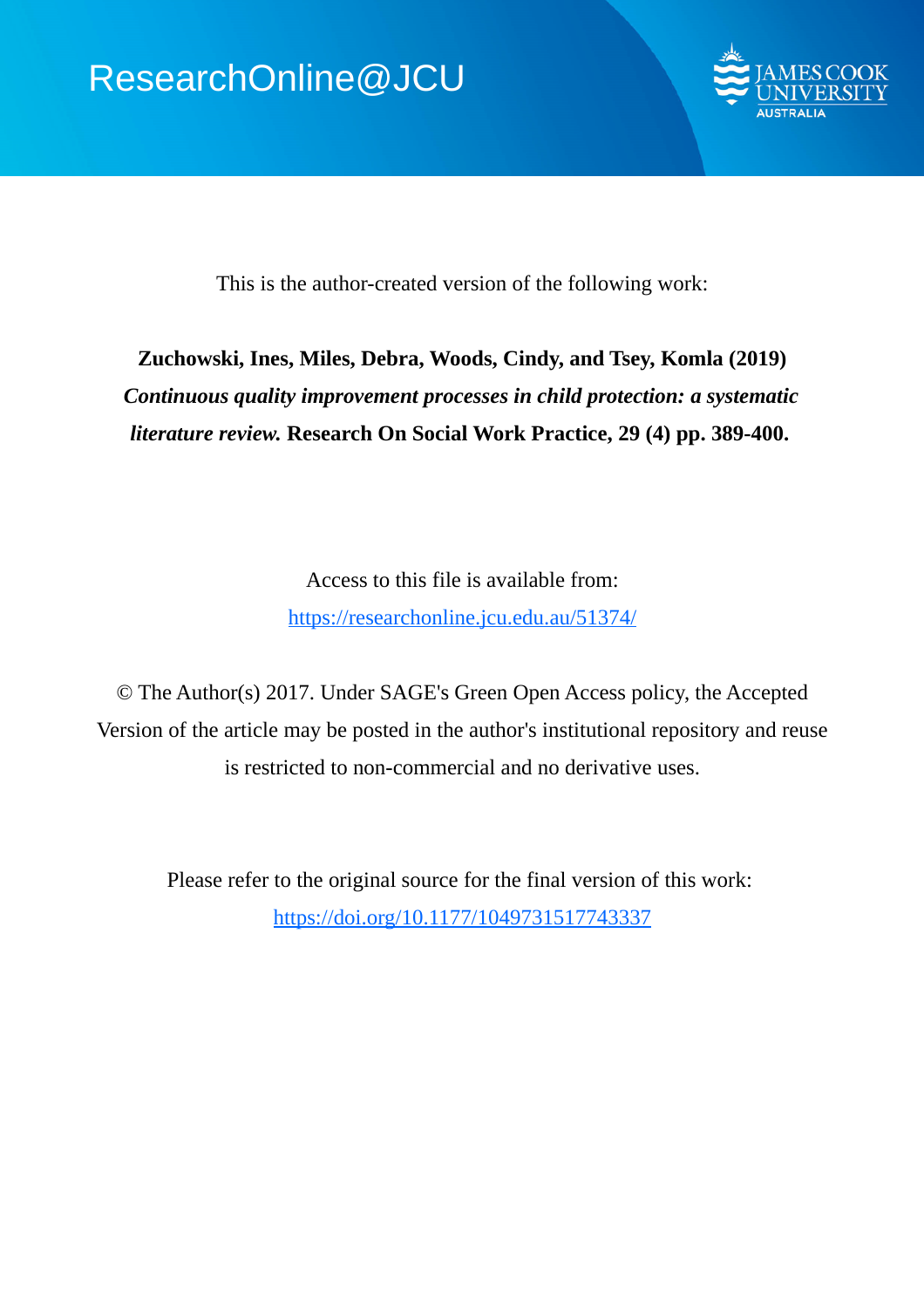# **ResearchOnline@JCU**

This is the **Accepted Version** of a paper published in the journal Research on Social Work Practice

Zuchowski, Ines, Miles, Debra, Woods, Cindy, and Tsey, Komla (2017) *Continuous quality improvement processes in child protection: a systematic literature review.* Research On Social Work Practice. (In Press)

http://dx.doi.org/ [10.1177/1049731517743337](http://dx.doi.org/10.1177/1049731517743337)

© 2015. This manuscript version is made available under the CC-BY-NC-ND 4.0 license

<http://creativecommons.org/licenses/by-nc-nd/4.0/>



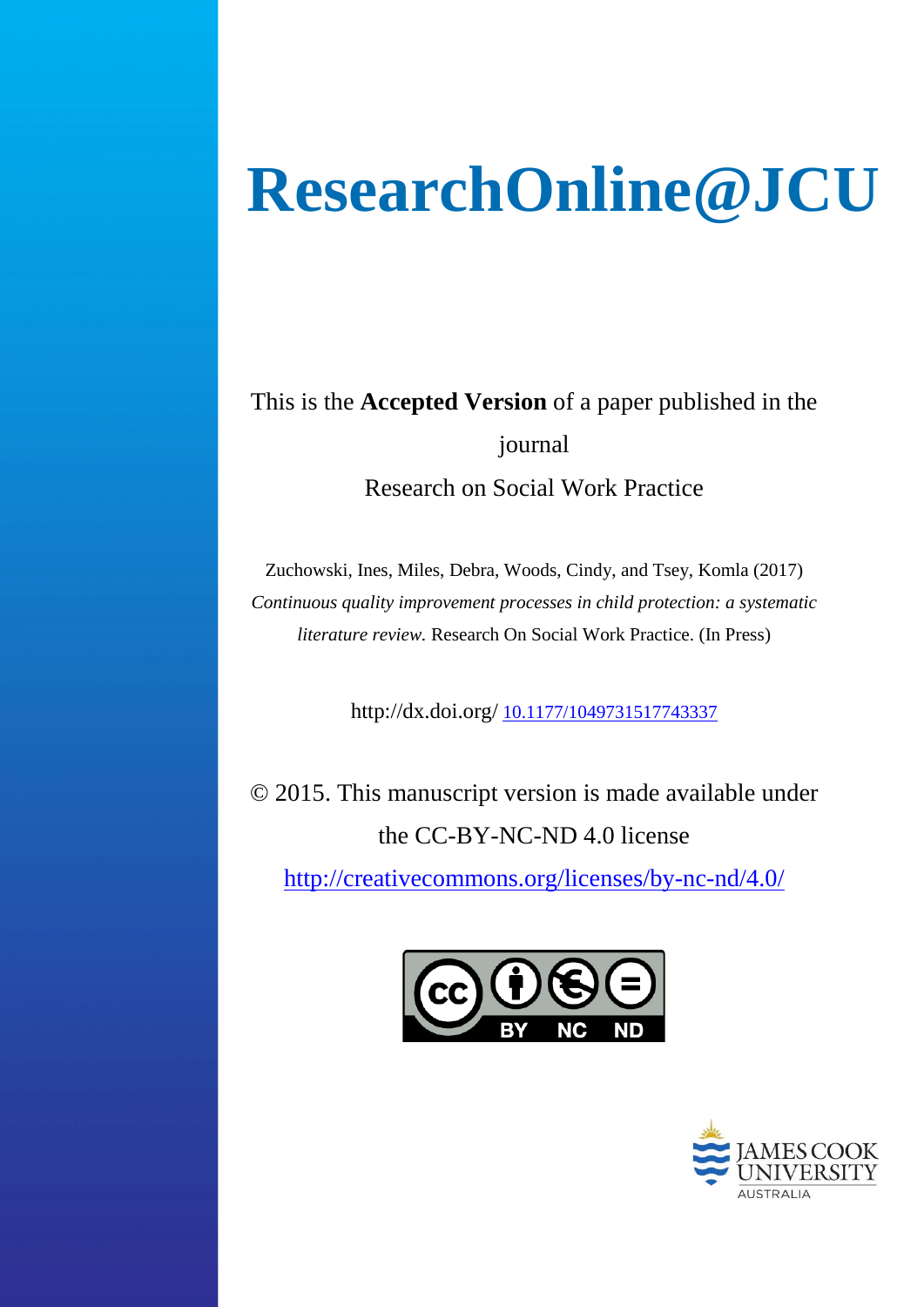Continuous quality improvement processes in child protection: A systematic literature review

**Authors**

# **Dr Ines Zuchowski**

*Social Work and Human Services,* 

*College of Arts, Society and Education*

*Division of Tropical Environments and Societies*

*James Cook University, Douglas, Townsville QLD 4811*

*Phone: (07) 47815527*

*Email: ines.zuchowski@jcu.edu.au*

# **Associate Professor Debra Miles**

*Social Work and Human Services,* 

*College of Arts, Society and Education*

*Division of Tropical Environments and Societies*

*James Cook University, Douglas, Townsville QLD 4811*

*Phone: (07) 47815891*

*Email: debra.miles@jcu.edu.au*

# **Dr Cindy Woods**

*School of Health, University of New England*

*Armidale NSW 2351*

*Phone: (02) 6773 5762*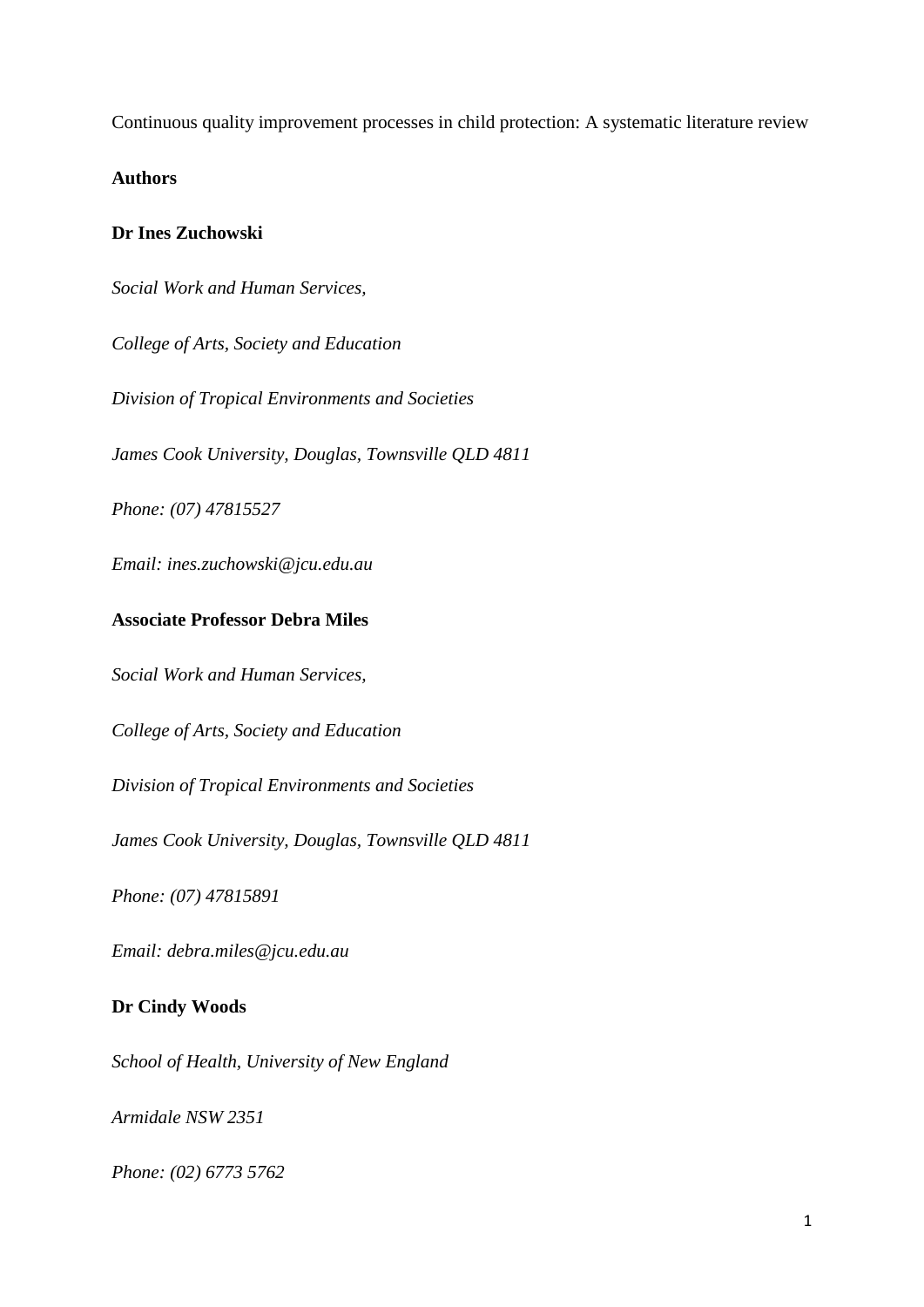*Email: cwood30@une.edu.au*

# **Professor Komla Tsey**

*College of Arts, Society & Education*

*Division of Tropical Environments and Societies*

*The Cairns Institute, James Cook University*

*PO Box 6811 Cairns Qld 4870*

*Telephone: [07] 42321257*

*Email: komla.tsey@jcu.edu.au*

# **Corresponding author**:

Ines Zuchowski

ines.zuchowski@jcu.edu.au

# **Acknowledgement**

We would like to thank Professor Ross Bailie for undertaking an external review of the systematic review protocol and providing valuable feedback. This review was supported by a seed funding from Centre for Research Excellence in Integrated Quality Improvement (CRE-IQI) and supported by the Lowitja Institute funded Sustainable Family Wellbeing Early Years Implementation project.

Continuous quality improvement processes in child protection: A systematic literature review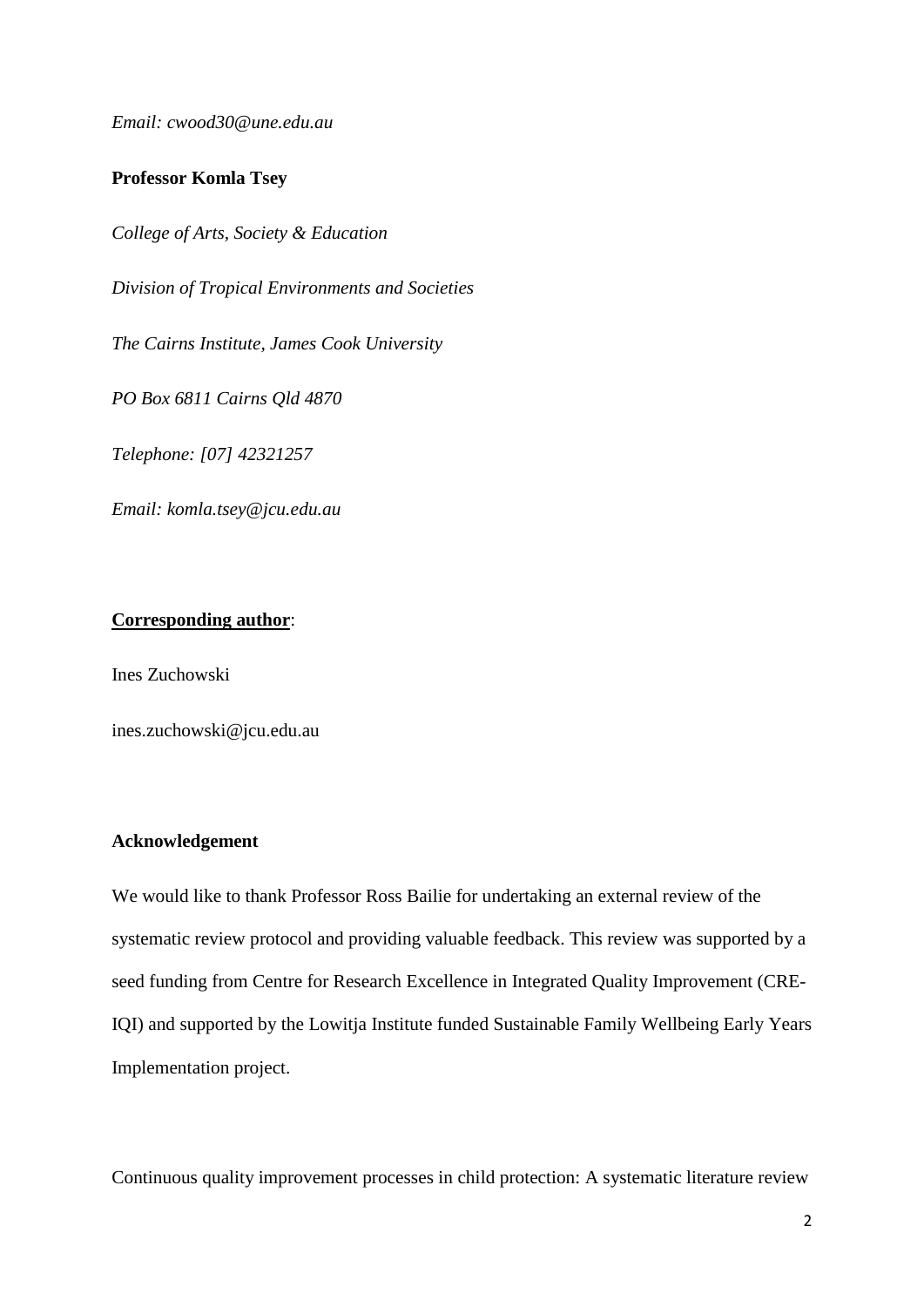# **Abstract**

# **Purpose**

Protecting children from mistreatment is a global concern and further research and evaluation in child protection services is required. Continuous Quality Improvement (CQI) has demonstrated potential but to date there is no systematic review of studies that evaluate the application of CQI in child protection.

# **Method**

This systematic literature review examined the application of CQI in child protection services. The review identified published, English language evaluations of CQI in child protection from 2000-2016 and critique the characteristics, methodological quality, and reported benefits of the included studies.

# **Results**

A search of social science electronic databases identified eight peer-reviewed studies, including six quantitative studies, one mixed methods study and one qualitative study.

# **Discussion**

The review highlighted that many studies on this topic lack specific validating data but there is evidence that CQI models have some potential to improve processes for working with children and families by promoting implementation fidelity.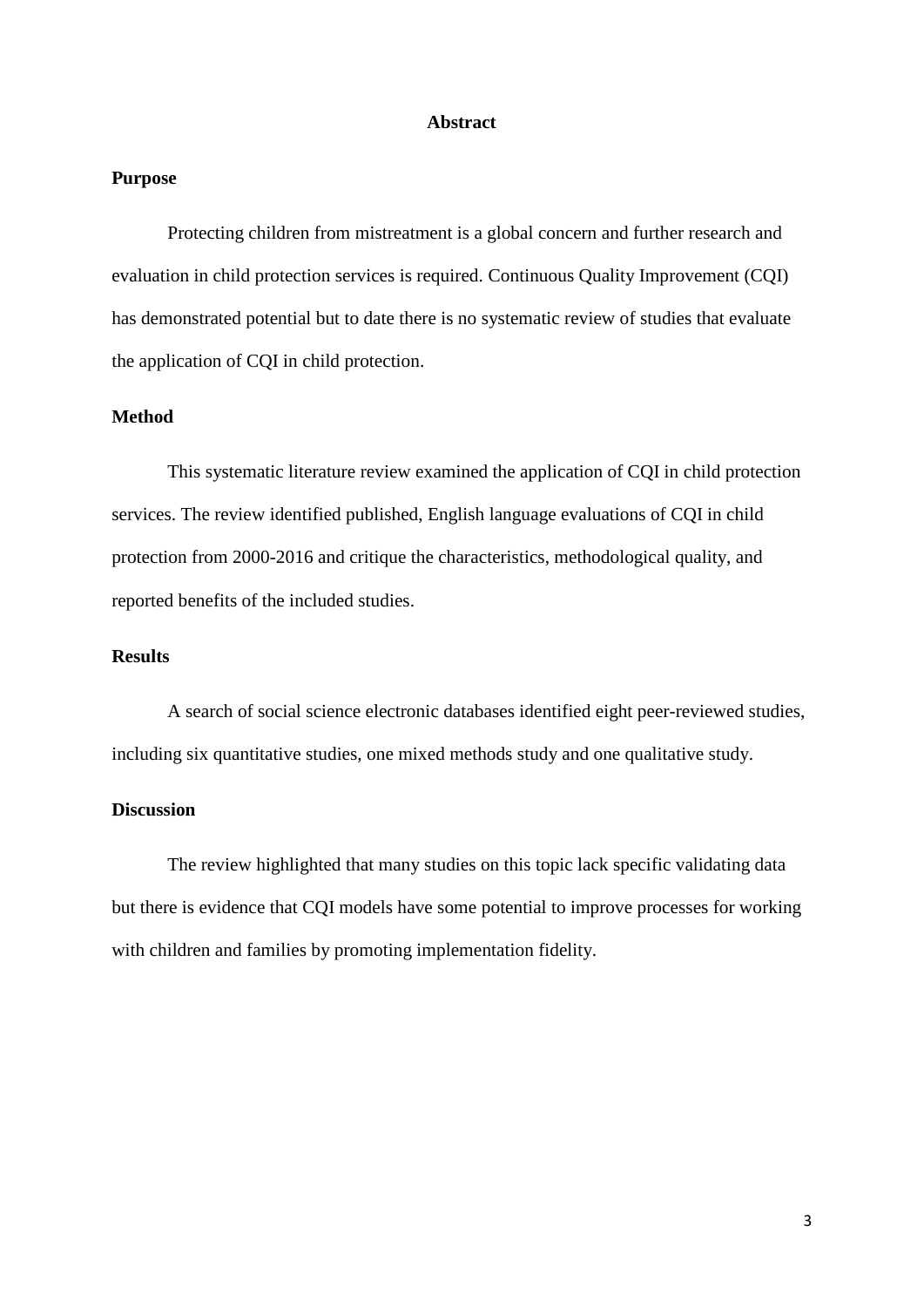Continuous quality improvement processes in child protection: A systematic literature review

# **Key Words**

Child Protection; Continuous Quality Improvement; CQI; Systematic Literature Review;

# **Introduction**

Protecting children from abuse, neglect and mistreatment is a major concern across the globe, with most western countries confronting increasing numbers of children in need of support from child welfare services. To illustrate, approximately 3.9 million child abuse cases are reported each year in the United States (Green et al., 2016); over 500,000 referrals to child protection services are made yearly in the United Kingdom (Bentley, O'Hagan, Raff & Bhatti, 2016) and; more than 320,000 reports of child abuse and neglect are received annually in Australia (Australian Institute of Health and Welfare, 2016). In each of these jurisdictions a range of principles, laws, and service systems aimed at keeping children safe, have been developed (Hart, Lee, & Wernham, 2011). However, while protecting children from harm is a clear global and national priority, the number of children and families impacted by the interventions of child protection services in Australia continues to grow (Australian Institute of Health and Welfare, 2016) and the effectiveness of the systems charged with achieving the stated goals of child safety and wellbeing is heavily scrutinised and often contested (Tilbury, 2006; Broadley & Goddard, 2015).

The persistence of child safety concerns in Australia demonstrates that child protection service delivery is complex, and multiple issues impact the success of interventions. For example, systems can be culturally biased, interventions do not necessarily ensure the safety of children, and preventative programs are often inadequate (Hart et al., 2011). Other concerns include the burgeoning costs, the lack of evidence-based interventions (Child Protection Systems Royal Commission, 2016), an organisational culture of risk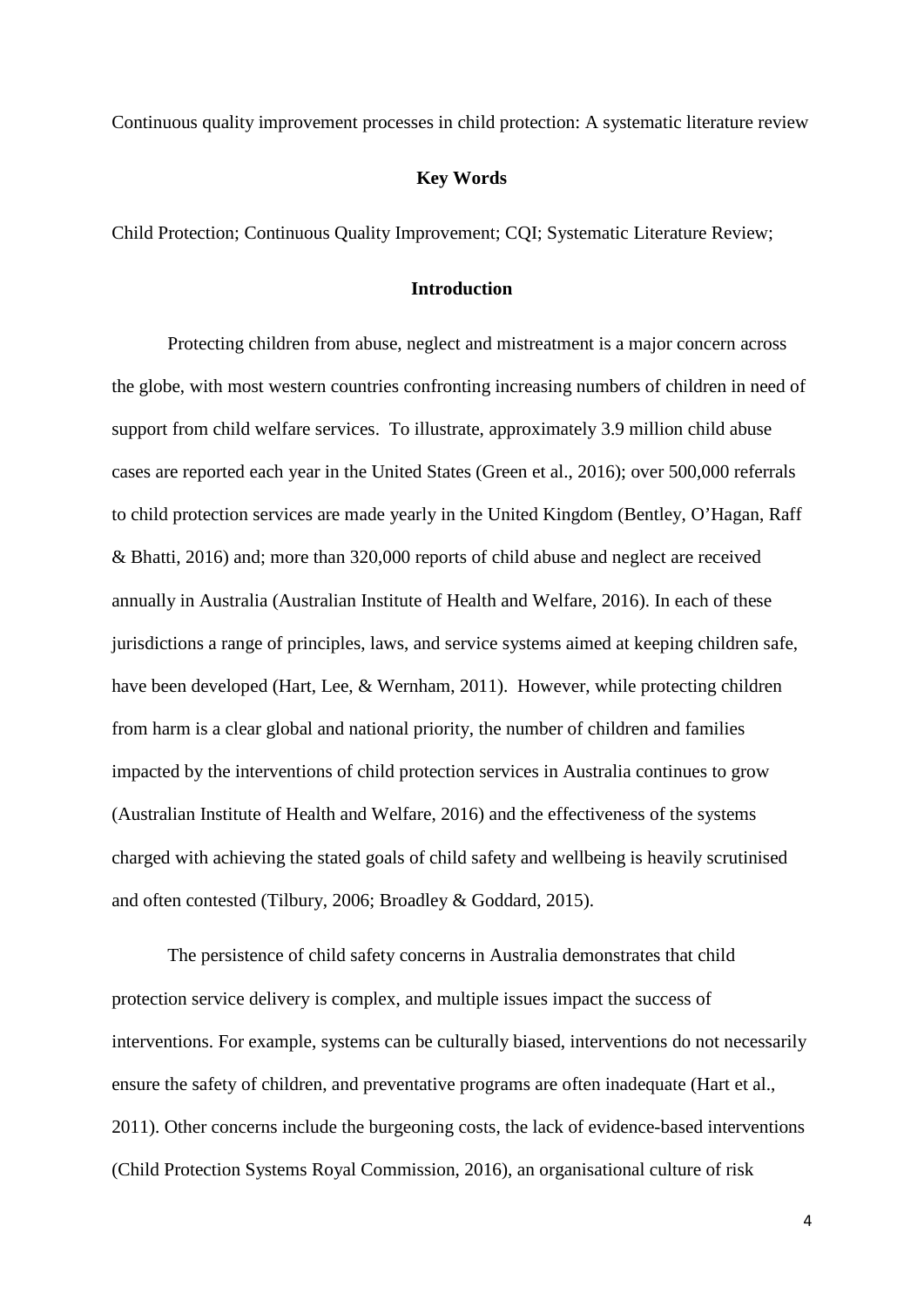aversion and over-burdened staff (Carmody, 2013; Collins-Camargo, Ellett, & Lester, 2011; Glisson, Dukes, & Green, 2006). The widespread perceptions of poor quality, ineffective services contribute to calls for alternative approaches which place greater emphasis on research, evaluation and systemic improvement (Hart et al., 2011). Increasingly strategies and processes that critically examine, measure, monitor and evaluate all aspects of the child protection system have been proposed (Broadley & Goddard, 2015). The successful application of continuous quality improvement (CQI) processes to address similar issues in other countries, and in other fields of practice, offers possibilities for similar models in child protection in Australia (Percival, O'Donoghue, Lin, Tsey & Bailie, 2016). This paper conducts a systematic literature review to critically examine the application of CQI processes in child protection systems with the aim of providing insights for child protection delivery in Australia.

Systematic literature reviews have been extensively used in health research to identify gaps in knowledge and to guide practice options (Moher, Liberati, Tetzlaff, Altman, & Prisma Group, 2009; Shamseer et al., 2015). Such reviews are underutilised in the human services such as child protection research because of their apparent emphasis on empirical evidence and connection with positivism (Kelly, 2011). However, Kelly claims that systematic literature reviews can provide a useful opportunity to identify and evaluate literature and research congruent with the core values of the human services field. Systematic literature reviews can facilitate improved planning, documentation and evaluation, as well as inform decision making and prompt collaboration (Shamseer et al., 2015).

# **Continuous Quality Improvement (CQI)**

Continuous quality improvement (CQI) is the identification and analysis of organisational strengths and limitations using structured problem solving that focuses on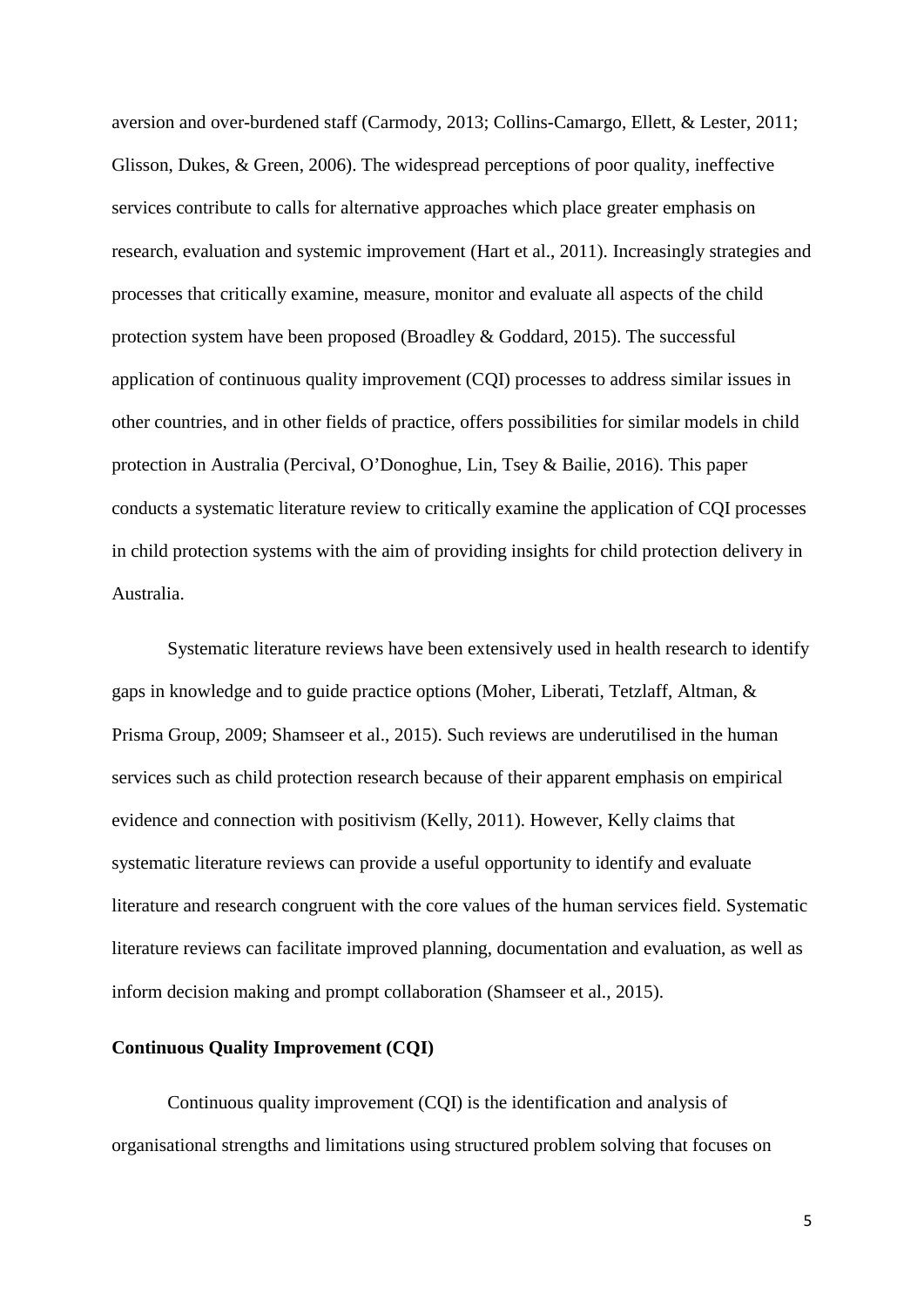measuring organisational outcomes and performance (Casey Family Programs, 2015). It is a process that focuses on the systematic collection and review of performance data "…that allows an agency to monitor, understand, and improve, on an ongoing basis, all aspects of service delivery and documentation" (Baker & Charvat, 2008, p. 336). Performance measurement and statistical evaluation are important tools of CQI systems, concentrating the organisational focus on implementing strategies, testing outcomes, learning from results and revising solutions (Flango, Gatowski & Sydow, 2015). Successful CQI implementation relies on an organisational philosophy and culture that supports continuous learning and is committed to the proactive, ongoing improvement of the organisation and the services it delivers. Leadership commitment, team-based decision making, strategically linked planning and assessment goals, and the systematic, continuous collection of evaluative data are all important components of any CQI process (Baker & Charvat, 2008) as is the active inclusion and engagement of employees and consumers of organisational services (Casey Family Programs, 2015).

Continuous quality improvement processes are embedded within philosophical principles which focus attention on system rather than individual failure, and which value employees' capacity to identify problems and solutions, and to apply structured, problem solving approaches informed by statistical analyses (Shortell et al., 1995). Used widely in health care across the developed world, CQI appears to be a promising method for monitoring performance and stimulating improvements in fragmented service systems (Gardner et al., 2011; Percival et al., 2016). CQI guides the implementation of organisational processes and service delivery systems that result in demonstrably improved performance in selected indicators. These performance indicators are grounded in evidence-based guidelines and can be explicitly measured to determine that desired outcomes have been achieved (Varkey, Reller, & Resar, 2007). Performance data against these indicators are systematically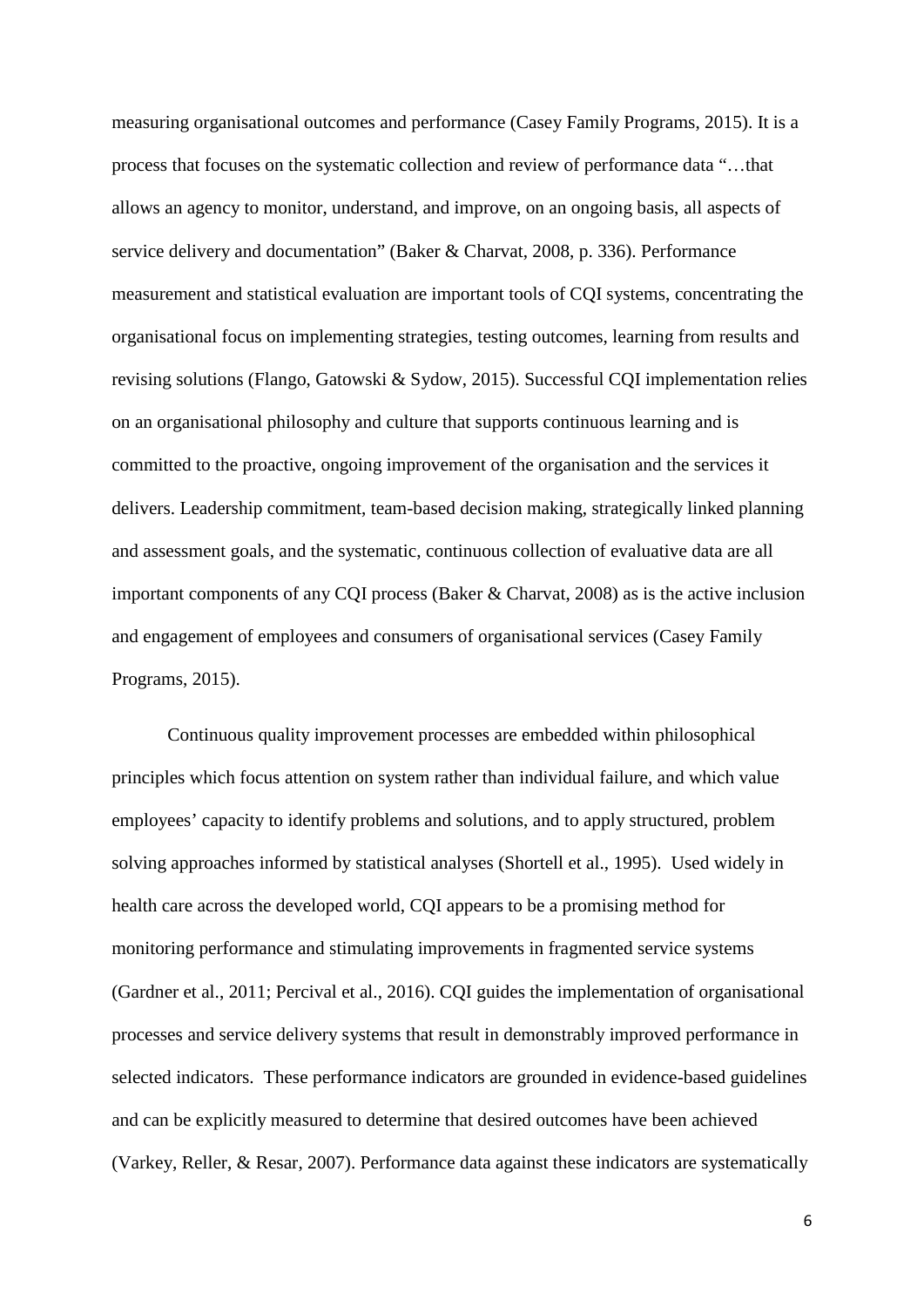collected and used to establish a benchmark, then analysed to set goals, inform the implementation best practice strategies and evaluate improvements (Gibson-Helm et al., 2016). This process of iterative data collection, targeted interventions and continual evaluation of outcomes, has the potential to enhance the capacity of child protection systems to achieve a sustained reduction in child maltreatment in Australia (Broadley & Goddard, 2015).

# **Child Protection and CQI**

Literature confirms that the application of principles and processes of CQI in the area of child protection is well established in the United States (Casey Family Programs, 2015; Children's Bureau, 2016). The Children's Bureau of the U.S. Department of Health and Human Services, for example, has developed a CQI framework applicable to child welfare practice and has documented guidelines for the establishment and maintenance of CQI systems across state borders (Children's Bureau, 2012). A federally mandated performance measurement system is in place (Carnochan, Samples, Lawson, & Austin, 2013) and there are a number of centres that monitor the implementation of CQI strategies in child protection agencies (Children's Bureau, 2016).

In Australia, all eight states and territories voluntarily report on 20 nationally agreed performance indicators all of which aim to improve child protection service delivery. However, variations in reporting and the disconnection from performance improvement strategies inhibit the quality of this data (Tilbury, 2004). Cummins, Scott and Scales (2012) in the *Report of the Protecting Victoria's Vulnerable Children Inquiry* highlight this issue, claiming "comprehensive and robust data over time to provide the basis for …reducing the incidence and impact of child abuse and neglect, are not available in Victoria or most other [Australian] jurisdictions" (p. 77). Nevertheless, aspects of CQI are emerging in Australian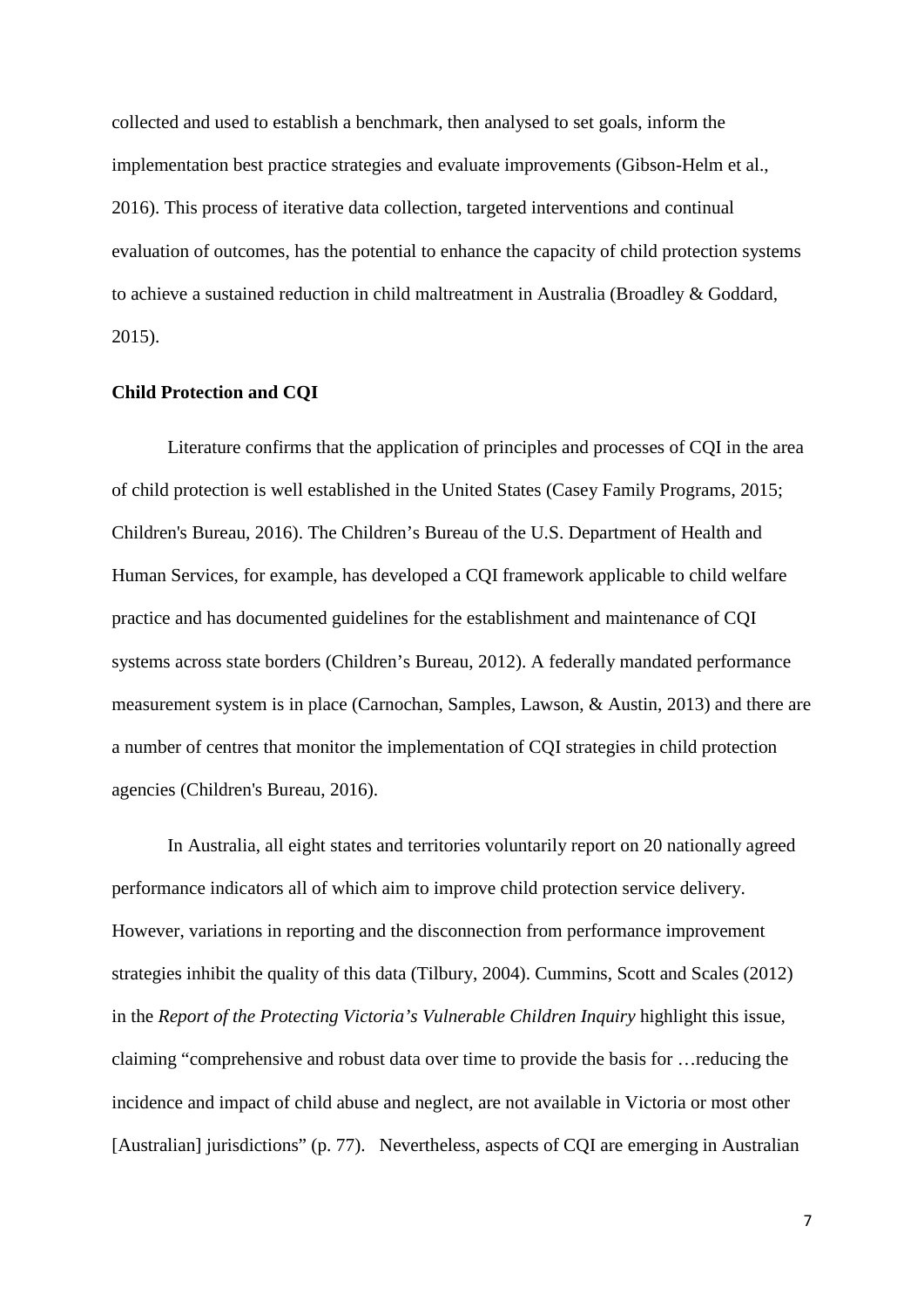government policy documentation. The Council of Australian Governments' strategy to respond to the needs of children who have been abused or are at risk of abuse is to "Support enhanced national consistency and continuous improvement in child protection services" (Commonwealth of Australia, 2010, p. 117). Continuous improvement is mentioned in the child protection policies and reviews of seven of the eight Australian states and territories, including Western Australia, South Australia, Victoria, the Australian Capital Territory, Tasmania, New South Wales and Queensland (Child Protection Systems Royal Commission, 2016; Commission for Children and Young People, 2014; Commonwealth of Australia, 2010; NSW Ombudsman, 2014; Government of Western Australia, 2016).

However, despite the adoption of CQI rhetoric in child protection policy documents, there is no evidence of its application in the Australian context. Further, there is limited systematic evidence that confirms the links between improved organisational performance and enhanced children's safety, increased support for parents and families, or improved care for children. The indiscriminate application of performance measurement tactics is problematic due to issues such as data bias, or the comparison of varying cohort data (Courtney, Needell, & Wulczyn, 2004). Moreover, the application of CQI can be messy, complex and time consuming, and outcomes can be influenced by factors such as staff turnover, poor data capture systems, or policy changes (Gardner et al., 2011); these issues are not discussed at length in the available literature and their impact is unknown. Instead there is literature from reports, guides and memorandums that showcase particular aspects of evidence based practice (Children's Bureau, 2014) or evaluate the application of CQI to specific aspects of practice (see for example, Wulczyn, 2007). Alongside this fragmentary coverage of CQI as it is applied and relevant to child protection practice, our own search failed to locate any systematic literature review of CQI in child protection. Therefore this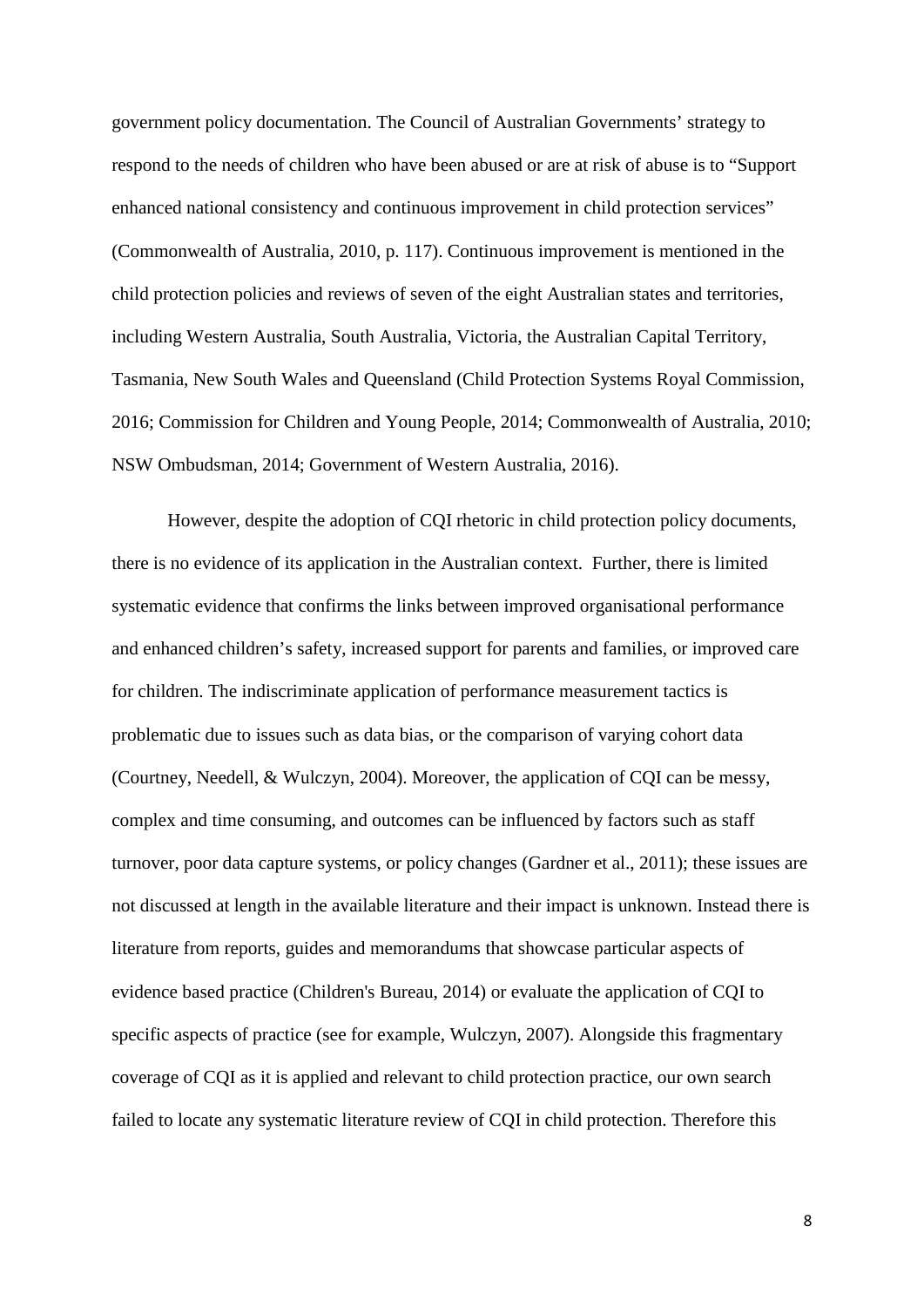paper addresses this gap and reports on a systematic literature review which examines the application of CQI processes in child protection systems.

# **Method**

A systematic literature review was undertaken to examine the application of CQI in child protection systems. The research team collaborated to develop a research protocol in accordance with the Preferred Reporting Items for Systematic Reviews and Meta-Analyses (PRISMA) guidelines for systematic literature reviews (Moher et al., 2009). A draft protocol was submitted to a leading CQI researcher outside the review team for comments prior to implementation and that feedback contributed to further development of the protocol.

Given the absence of other systematic reviews that analyse the application of CQI principles to child protection, the aim of this review was to identify strengths and limitations in the existing evidence of the use of CQI in child protection, in order to inform future interventions, particularly in the Australian context. The review sought to examine the research question of how the application of CQI in child protection systems improves processes, service delivery and outcomes. The primary objective was to examine the characteristics of studies that have evaluated the application of CQI processes in child protection and to ascertain the study design quality of such studies. The secondary objective was to consider the implications of the review findings for further research and for Australian policy and practice.

# **Search Strategy**

Ensuring the inclusion of all relevant literature in the initial search is a challenge for all systematic literature reviews (Kelly, 2011) and this issue was addressed by using the social science orientated databases Informit, Scopus, and ProQuest as well as Google Scholar and the online library tool One Search. To further maximise results, a research librarian was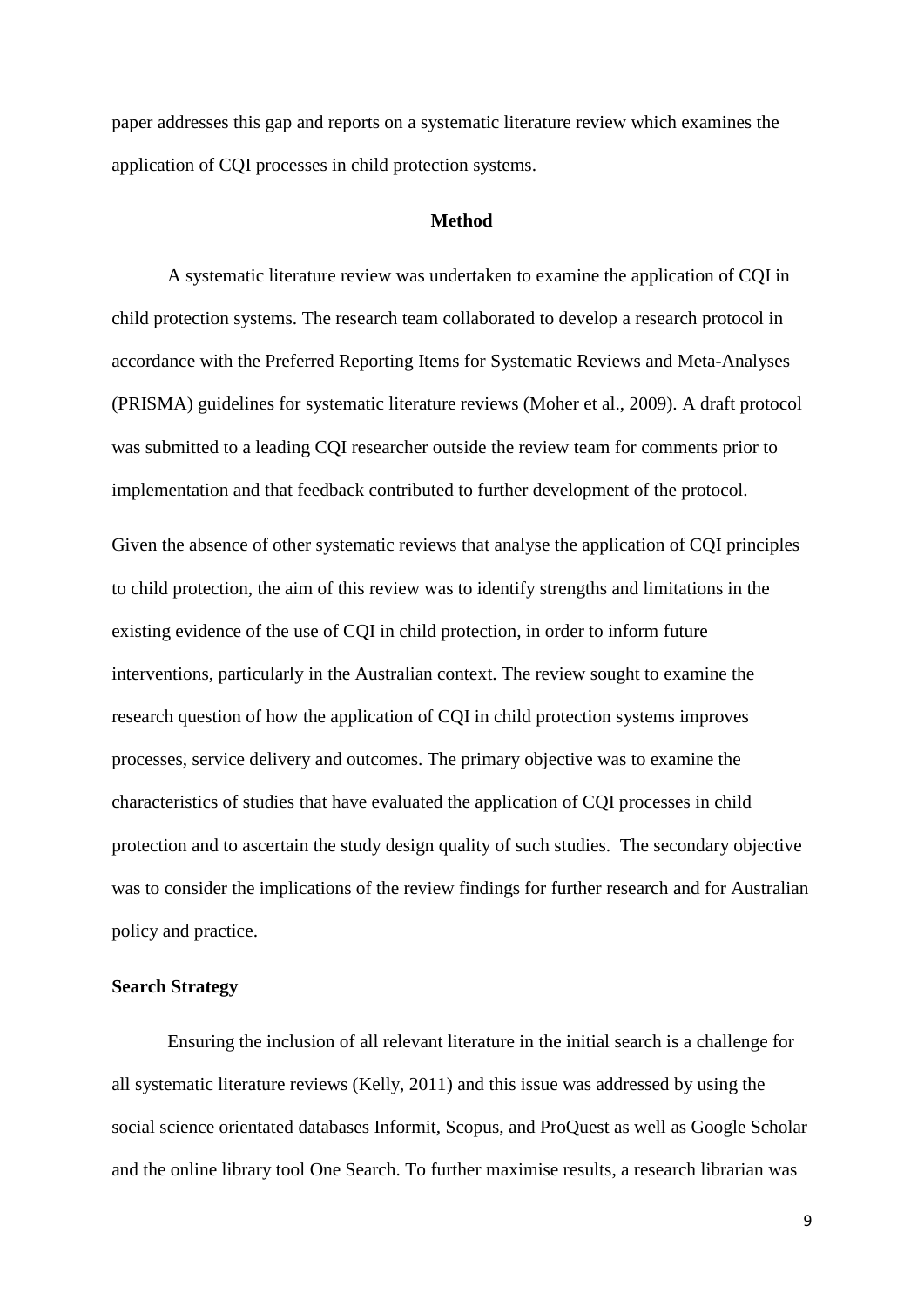consulted to review the search terms and explore the capacities and options of the selected databases (Kelly, 2011). Figure 1 specifies the variety and multiple combinations of the search terms used. Citation searches within selected articles were used to extend the original database searches. A PRISMA flowchart (see Figure 1) describes the process used to record the literature search and results (Moher et al., 2009).

Figure 1 Study Selection log

**Databases searched:** One Search, Informit, Scopus and ProQuest. Google Scholar.

**Search strategy:** The title of articles and abstracts were searched with a combination of the following terms: ('Continuous Quality Improvement' OR 'CQI' OR 'Performance and Quality Improvement' OR 'Continual Improvement' OR 'improve\*' OR 'Best Practice' OR 'Quality' OR 'Evidence based practice' OR 'Outcomes' OR 'evidence' OR 'Sustained impact' OR 'Performance indicators') AND ('Child Protection Services' OR 'child protection' OR 'Child safe\*' OR 'Department of Communities' OR 'DOC's' OR 'Child Welfare' OR 'Children's Services' OR 'child and family' OR 'famil\*' OR 'child abuse' OR 'neglect" OR 'maltreatment' OR violence')

The search was extended by exploring the reference lists of identified articles.

**Years search**: 2000- 2016, English language only



core principles of CQI, a data screening tool was created and pilot tested across the review team to ensure consistency of the screening process. Studies were included in the review if they described the application and evaluation of CQI in some aspect of the child protection system and were published as English language peer-reviewed articles between 2000 and 2016. This included evaluations of organisational processes, structured practice approaches, employee participation and collaboration, and a focus on multiple stakeholders (Shortell et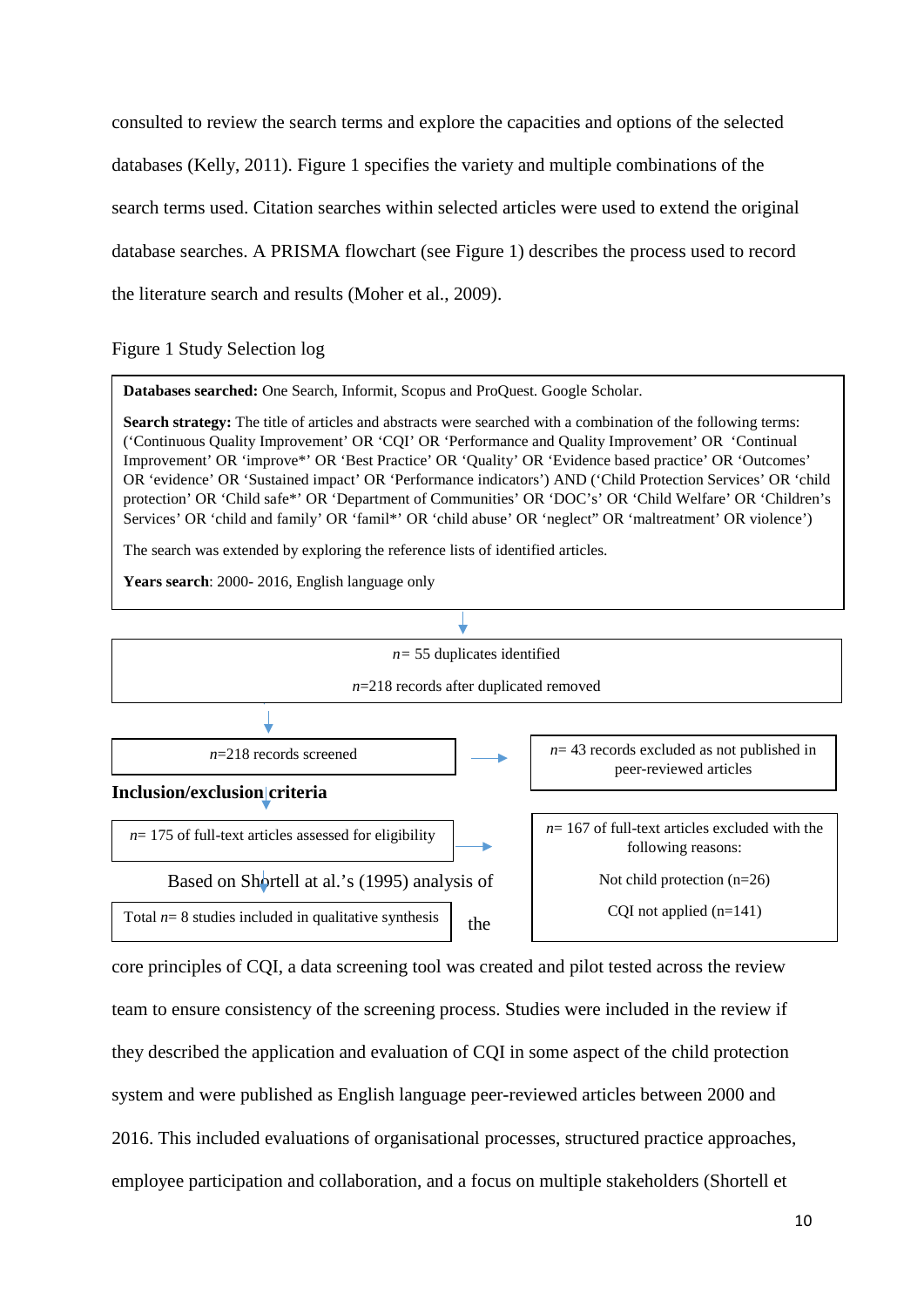al., 1995). The period from 2000 to 2016 was set as a search parameter, as this period reflects the time period of developments in the use CQI processes in child protection services in the United States (Children's Bureau, 2012; 2016) and coincides with the introduction of CQI language in child protection legislation in Australia (Commonwealth of Australia, 2010). The authors considered the possibility of including grey literature in the systematic review at some length and acknowledged that not all relevant research is accessible in peer reviewed journals. However, as has been highlighted by numerous authors (see for example Mahood, Van Eerd & Irvin, 2014; Adams et al., 2016) searching for relevant grey literature can be challenging because of the multitude of potential sources all with differing interfaces and capacities. As a result, Mahood et al. (2014) recommend that review teams make informed decisions which consider time and resources. With these cautions in mind, and as this review is the first of its type in this area, the decision was made to limit the search to peer review articles in this initial review in order to establish clear parameters from which future research may expand. Therefore, publications that were not focused on child protection, did not apply or evaluate CQI processes, or were not published in English language, peer-reviewed journals between 2000 and 2016, were excluded.

# **Review process**

**Application of the screening tool.** The initial search resulted in the identification of 273 citations. After the removal of 55 duplications, 218 articles were divided between two reviewers and assessed against the agreed exclusion criteria described above. Additionally, 10% of the articles (*n*= 21) were randomly assigned to a third author for blind review. The level of interrater agreement was 95%. The authors identified 18 studies that required a second opinion and these where discussed jointly, exploring potential discrepancies, with one classification concern resolved by a third reviewer. The application of the inclusion/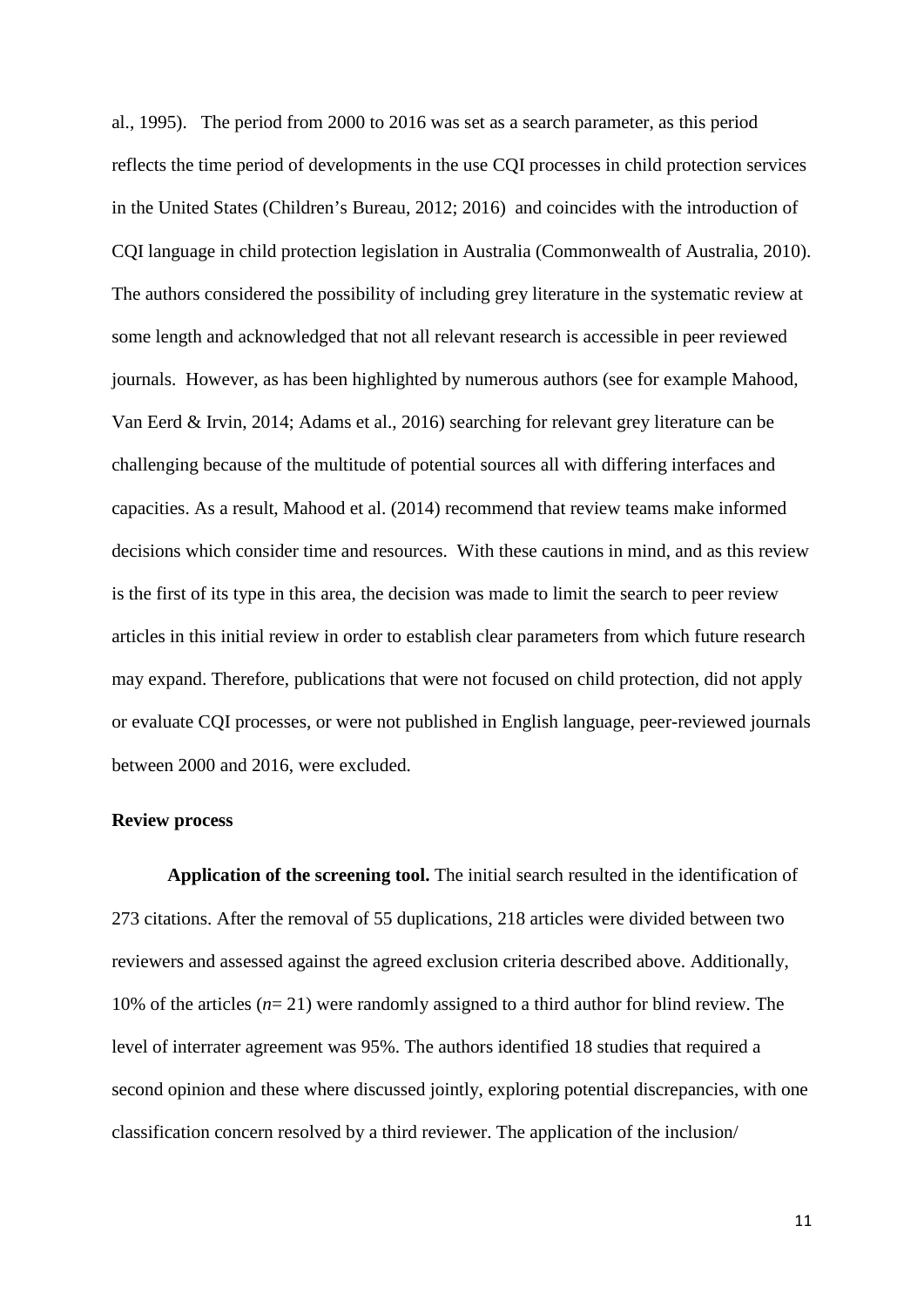exclusion criteria described above resulted in the inclusion of eight studies for in depth systematic review.

**Application of the data extraction tool.** A modified PRISMA framework was developed which in addition to author, country, and reported outcomes, included the type of child protection service involved, whether the CQI applied followed the principles proposed by Shortell et al. (1995) and to what extent these principles were met. The extraction tool was piloted by all reviewers, who then met and discussed the tool to ensure inter-rater reliability. Two researchers then separately analysed the data that emerged from the application of the extraction tool. The research team then met, discussing emerging themes and jointly synthesizing the data to ensure inter-rater reliability. Given the paucity of data on the topic, the main outcome of interest is the broad characteristics of the included studies and the reported outcomes.

**Application of quality assessment tool.** As well as examining the nature and outcomes of the CQI application, each of the eight studies was reviewed for research rigour and quality. The quality of the studies was appraised using the Critical Appraisal Skills Programme [CASP] (2013) checklist for qualitative studies and the Effective Public Health Practice Project [EPHPP] (2009) quality assessment tool for quantitative studies. Two reviewers separately appraised the studies. The process involved developing a framework for assessment, independently rating initially one qualitative and one quantitative study and reaching inter-rater agreement. Then each study was assessed by both reviewers, the results were discussed, and a consensus decision reached about the quality and rigour of each study.

#### **Results**

The systematic literature review revealed informative evidence about the potential and possibilities of applying CQI processes to child protection systems (See Table 1).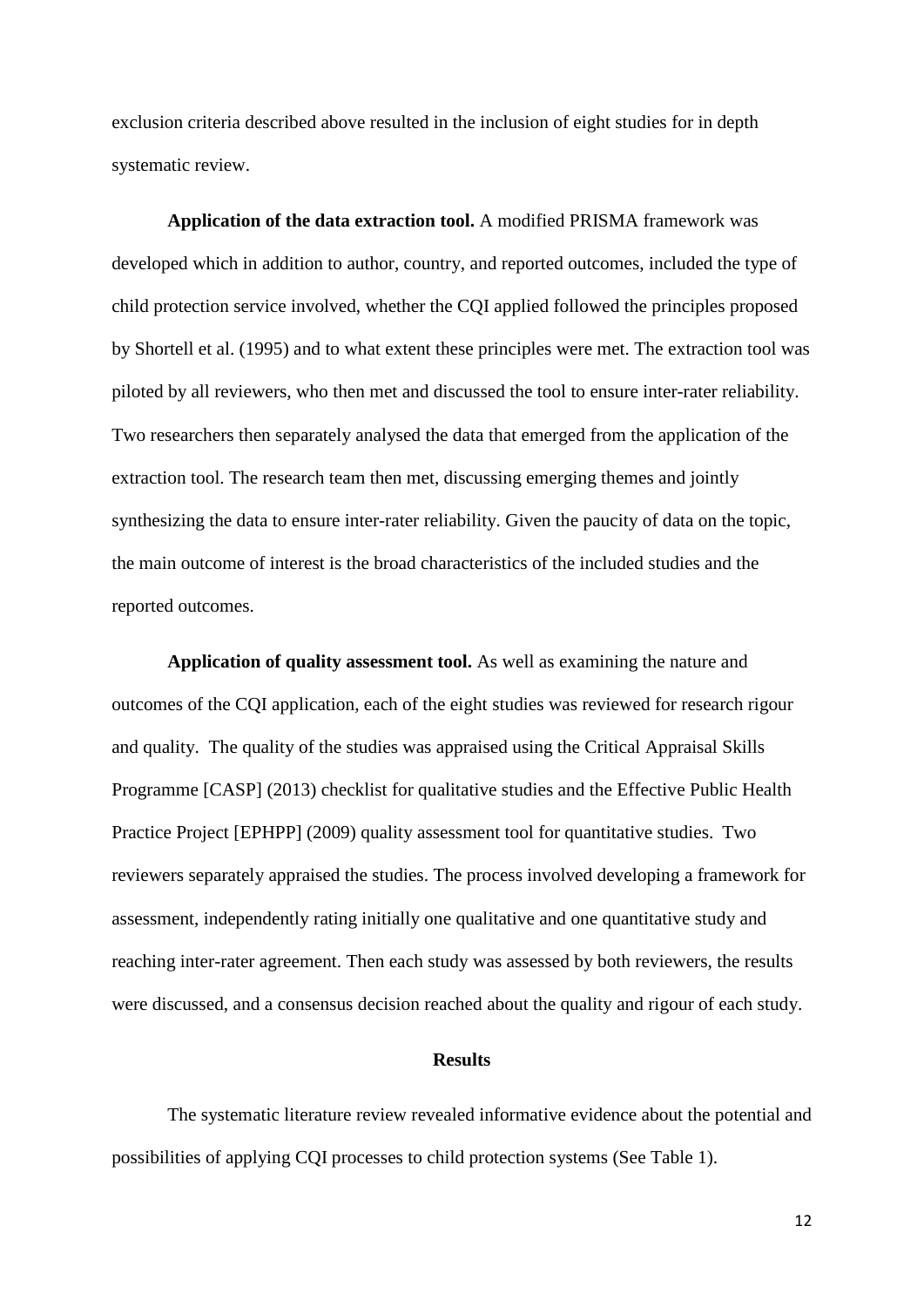| Author<br>Country<br>of origin            | <b>Area of Child</b><br><b>Protection</b><br><b>Practice</b>           | Type of CQI                                                                                                                                                                                              | <b>Extent of application of</b><br><b>CQI</b>                                                                                                                                            | <b>Reported outcomes</b>                                                                                                                                                                                                                                                                                                                                                                              |
|-------------------------------------------|------------------------------------------------------------------------|----------------------------------------------------------------------------------------------------------------------------------------------------------------------------------------------------------|------------------------------------------------------------------------------------------------------------------------------------------------------------------------------------------|-------------------------------------------------------------------------------------------------------------------------------------------------------------------------------------------------------------------------------------------------------------------------------------------------------------------------------------------------------------------------------------------------------|
| Antle et<br>al. (2012)<br><b>USA</b>      | Government<br>child protection<br>service                              | Application of Solution-<br><b>Based Casework (SBC)</b><br>practice model in child<br>protection interventions<br>SBC model rated against<br>33 CQI principles<br>developed for Child<br>Welfare offices | Tool used to review items<br>and outcomes of safety,<br>permanency and wellbeing<br>Evaluation of whether SBC<br>correlated with CQI review<br>instrument                                | High compliance with SBC principles correlates<br>with improved safety, permanency and wellbeing<br>SBC compliance at case management (CM) and<br>case planning (CP) improved permanency<br>outcomes<br>Well-being most likely achieved when CM, CP<br>and casework applied SBC principles                                                                                                            |
| Cash et<br>al. (2012)<br><b>USA</b>       | Non-<br>government<br>residential<br>service                           | 'Balanced Scorecard' and<br>'Performance Dashboard'<br>tools applied.<br>Tools used to evaluate<br>service performance and to<br>integrate measures for<br>improvement                                   | Terms of CQI used, but<br>unclear whether all principles<br>applied.<br>Tools provide 'real-time'<br>feedback to employees about<br>problem areas with goal of<br>improvement            | Fidelity issues identified were then addressed<br>through further training resulting in better service<br>performance.<br>Use of performance measures provided real time<br>feedback for evaluation and system improvement                                                                                                                                                                            |
| Flango et<br>al. (2015)<br><b>USA</b>     | Court<br>improvement<br>program in<br>child abuse and<br>neglect cases | Evaluated the application<br>of 9 performance measures<br>devised.<br>Evaluation tool kit<br>provided to states                                                                                          | Evaluated what and how the<br>performance measures were<br>used.                                                                                                                         | Use of State-wide court performance measures<br>increased data exchange between courts and<br>Child protection service<br>Provision of tool kit critical reflection and<br>improved goal setting<br>Tool kit rather than standardised curriculum<br>allows for identification of specific needs for<br>improvement<br>No evidence that performance measures used to<br>change and improve the service |
| Glissen<br>et al.<br>(2006)<br><b>USA</b> | Government<br>child protection<br>service                              | ARC (availability,<br>reliability and continuity)<br>organisational intervention<br>model applied<br>Impact of model on<br>turnover, organisational<br>culture and organisational<br>climate assessed    | Multiple intervention<br>components (collaboration,<br>participation and innovation)<br>4 phases (problem<br>identification, direction<br>setting, implementation, and<br>stabilisation) | Application of ARC reduces staff turnover which<br>other research shows leading to better outcomes<br>in child protection<br>Resulted in less depersonalisation, emotional<br>exhaustion, role conflict or role overload for<br>staff.<br>Improved organisational climate of teams, but no<br>evidence of impact on whole organisation<br>Conclusion that intervention mediates impact                |
| Holden et<br>al. (2010)<br><b>USA</b>     | Residential care<br>of children in<br>care                             | Application of CARE<br>model assessed<br>Application of CQI to<br>examine how CARE<br>principles are<br>operationalised, facilitated,<br>reinforced and sustained                                        | Qualitative interviews with<br>staff report level of CARE<br>model application.<br>Author observation of CARE<br>principles in action                                                    | Agency staff report use of CARE principles in<br>solving problems<br>Leadership support important<br>Anecdotal evidence (author observation) positive<br>practices in facilities occurred because of CARE                                                                                                                                                                                             |

# Table 1 Study characteristics and reported outcome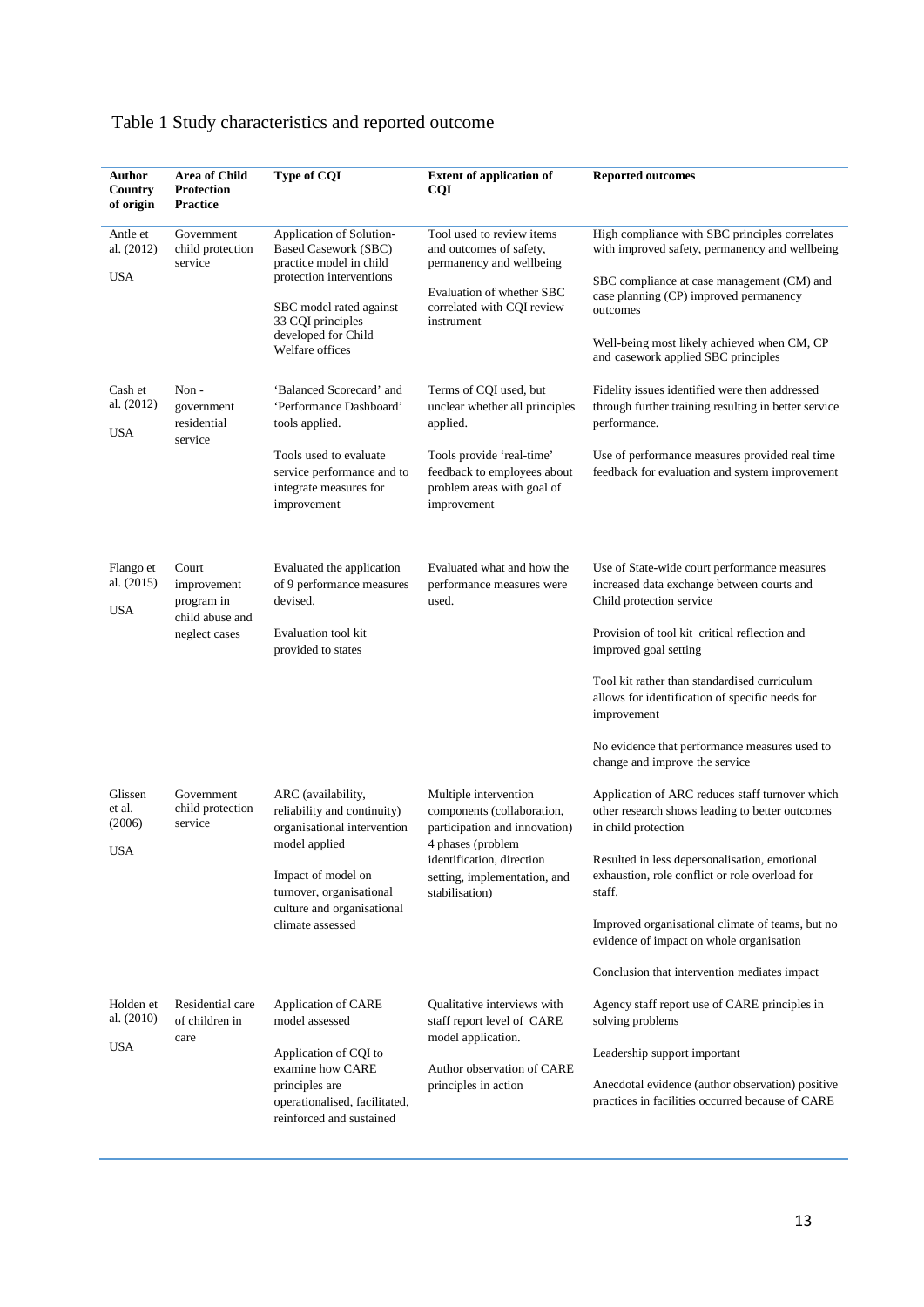| <b>Author</b><br>Country<br>of origin      | Area of Child<br><b>Protection</b><br><b>Practice</b>                                                    | <b>Type of CQI</b>                                                                                                                                                                                | <b>Extent of application of</b><br><b>COI</b>                                                                                                                                                                                      | <b>Reported outcomes</b>                                                                                                                                                                                                                                                                                                                                                                            |
|--------------------------------------------|----------------------------------------------------------------------------------------------------------|---------------------------------------------------------------------------------------------------------------------------------------------------------------------------------------------------|------------------------------------------------------------------------------------------------------------------------------------------------------------------------------------------------------------------------------------|-----------------------------------------------------------------------------------------------------------------------------------------------------------------------------------------------------------------------------------------------------------------------------------------------------------------------------------------------------------------------------------------------------|
| Lambert<br>et al.<br>(2015)<br><b>USA</b>  | Child protection<br>staff at welfare<br>centre                                                           | Authors identified 12<br>principles key to<br>implementing evidence<br>based interventions<br>CQI principles implicit<br>within key principles                                                    | Child welfare staff rank key<br>principles according to<br>importance at different stages<br>of implementation<br>Principles include aspects of<br>CQI principles implicitly                                                       | Understanding agency culture and climate is key<br>to implementation and engagement of<br>stakeholders.<br>Leadership is needed during exploration to align<br>agency goals to project vision.<br>Stakeholder involvement crucial in<br>implementation and design<br>Implementation supports for building networks<br>and exploring contextual issues important in<br>child protection.             |
| Lawrence<br>et al.<br>(2011)<br><b>USA</b> | Specific<br>Program<br>(Multiple<br>Response<br>System [MRS])<br>in Government<br><b>Social Services</b> | MRS applied as part of<br>organisational CQI process                                                                                                                                              | Family Assessment tool<br>developed and data collection<br>instigated and then evaluated<br>Philosophy and process of<br>CQI applied to evaluate<br>service, including focus<br>groups interviews with care<br>givers              | MRS encourages child safety outcomes, and<br>positive engagement of social workers and<br>families<br>Reduced substantiation rates and re-entry<br>Enhanced services provided to families in<br>assessment stage<br>Improved rapport and family engagement<br>More collaborative case planning and<br>engagement with key stakeholders<br>Application of CQI processes improved service<br>delivery |
| van Zyl<br>et al.<br>(2014)<br><b>USA</b>  | Government<br>child protection<br>service                                                                | Application of Solution-<br>Based Casework (SBC)<br>practice model in child<br>protection interventions<br>SBC model rated against<br>33 CQI principles<br>developed for Child<br>Welfare offices | Identified worker behaviours<br>in engagement, assessment,<br>case planning and working<br>with families<br>Assessed what behaviours<br>resulted in successful<br>outcomes against<br>permanency, safety and<br>wellbeing criteria | Working with nuclear family not enough, need to<br>engage with extended family to ensure<br>permanency happens<br>Assessment focus on addressing what creates risk<br>so children can live safely at home<br>Recommends the elimination of unnecessary<br>policies and focus on fewer relevant aspects that<br>make a difference.                                                                   |

# **Author, county of origin and area of child protection practice**

Although the search strategies sought any articles published in peer-reviewed English language journals, only empirical articles from the United States explicitly reported on the application and evaluation of CQI processes in child protection or child welfare programs and therefore met the inclusion criteria. The search did uncover a number of reports reporting on agency or state level evaluations, however, these were not published in peer-reviewed articles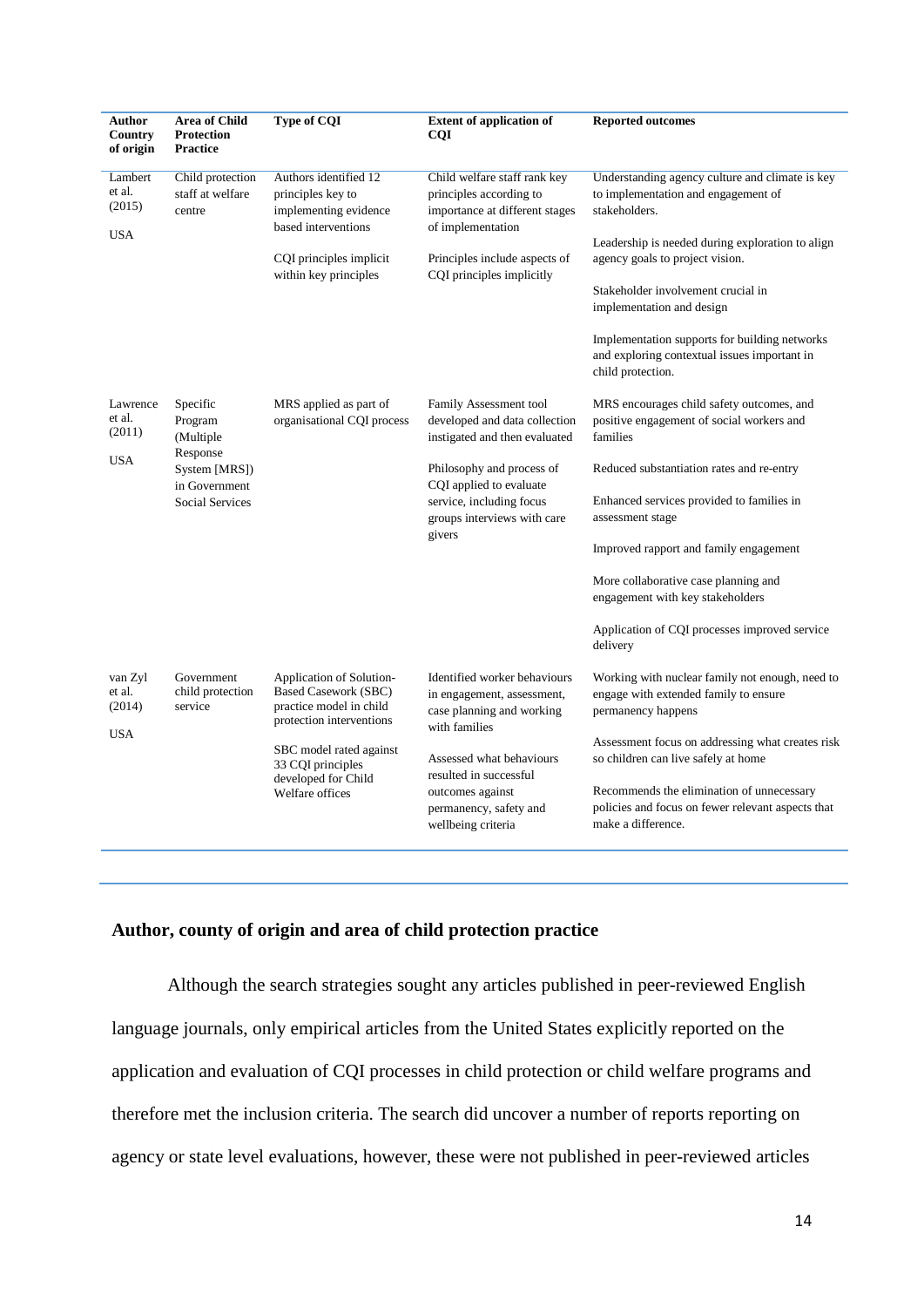and thus not included due to lack of resources to adequately search all the grey literature and information.

Government departments or state child welfare authorities delivered the majority, that is six out of eight of the reviewed studie, of child protection services to which CQI processes were applied. This reflects the US federal government push to implement a CQI framework across states to improve child welfare practice (Children's Bureau, 2012). However, two non-Government services, including a residential service (see Cash et al., 2012), also applied and evaluated CQI processes.

#### **Type and extent of CQI application in child protection**

The review highlights several consistencies in the studies but also identifies some noteworthy gaps. All the studies (n=8) stated that the aim of applying CQI measures was to improve organisational processes and six also described the establishment of measures to determine this improvement (Antle, Christensen, van Zyl & Barbee, 2012; Cash et al., 2012; Flango et al., 2015; Lambert, Richards & Merrill, 2015; Lawrence, Rosanbaum & Dodge, 2011; van Zyl et al., 2014). Collaborative team work in identifying issues and applying CQI processes (a core feature of Shortell et al.'s definition) was highlighted as a feature in six (Antle et al., 2012; Flango et al., 2015; Glisson et al., 2006; Holden et al., 2010; Lambert et al., 2015; Lawrence et al., 2011) and a focus on key stakeholders and their involvement was clearly identified by three of the eight papers, namely Cash et al. (2012), Holden et al. (2010) and Lawrence et al. (2011). However, while the articles claimed to have applied CQI strategies, very few (n=3) explicitly described the methodology of applying these strategies to service delivery or what part CQI played in the evaluation processes.

#### **Reported outcomes of CQI in child protection**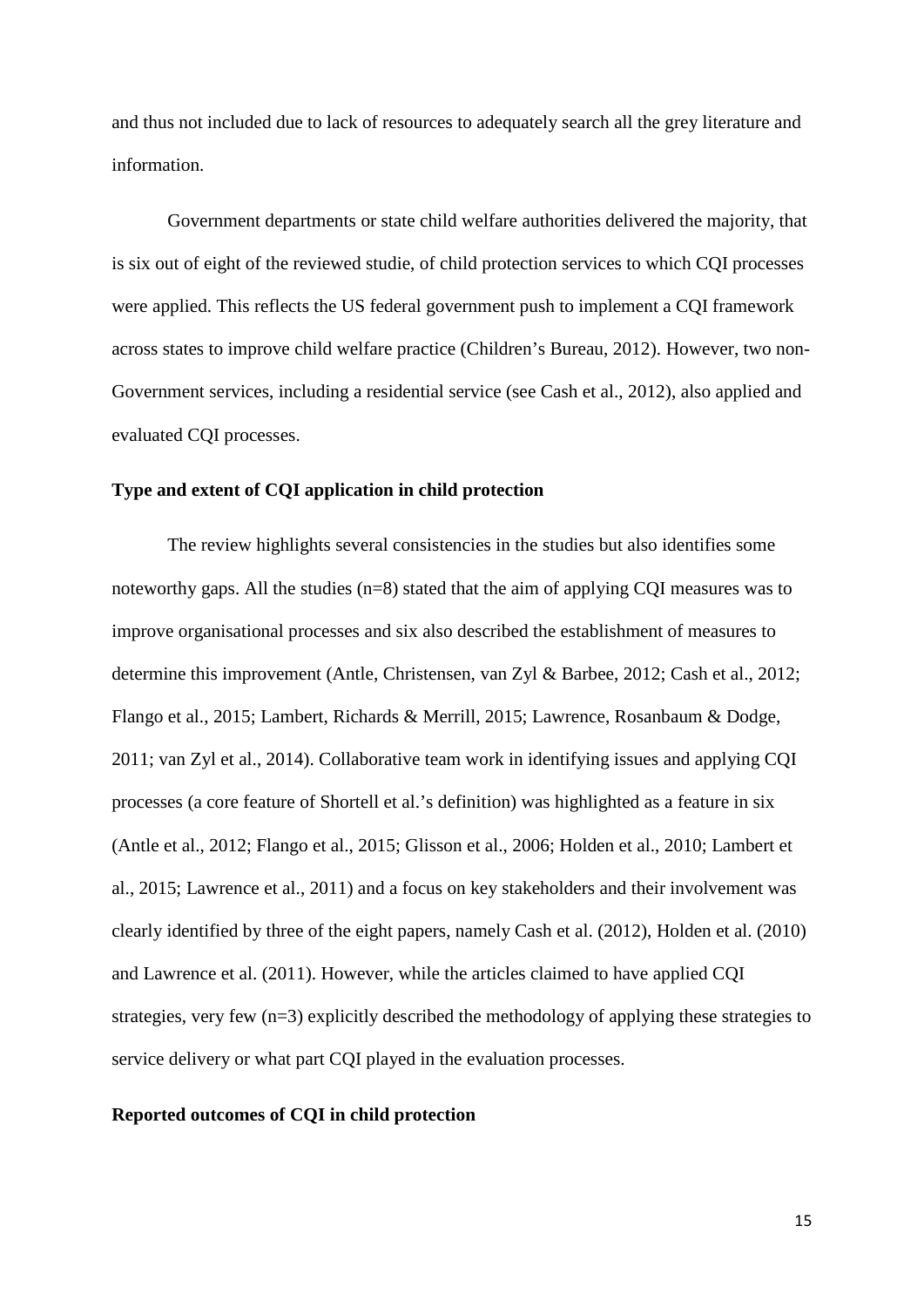Despite the lack of explicit methodological discussion, the selected studies claimed positive outcomes were achieved for both clients and organisations as a result of applying CQI processes to child protection systems. Two studies claimed using CQI processes directed the gathering of appropriate evidence to contribute to outcome measurement (Cash et al., 2012; Flango et al., 2015) and two claimed heightened rapport and collaboration with stakeholders (Antle et al., 2012; Lawrence et al., 2011). Other reported outcomes of the application of CQI included increased support networks for families (Lambert et al., 2015); increased use of critical reflection among staff (Flango et al., 2015; Lambert et al., 2015); and improved practice in assessment and planning (Flango et al., 2015; Lawrence et al., 2011). The introduction of CQI based models of performance assessment was also found to enhance the organisational climate of the team, the understanding of agency culture (Glisson et al., 2006; Lambert et al., 2015) and the problem-solving capacity of staff (Holden et al., 2010).

Four studies concluded that the introduction of systematic approaches to evaluate and improve service delivery required time, training, resources and leadership support (Antle et al., 2012; Cash et al., 2012; C. Glisson et al., 2006; Lawrence et al., 2011). Consistently applying CQI processes was found to contribute to the identification of training needs and to the dissemination of resources to where they were most needed in two studies (Flango et al., 2015; Lawrence et al., 2011). Three studies identified that specific training enhanced the commitment of staff to program fidelity thus contributing to improved outcomes for children and families (Glisson et al., 2006; Holden et al., 2010; Lambert et al., 2015).

Data collection and information sharing emerged as CQI factors that improved service delivery in child protection. Three studies concluded that data management strategies which provided real time feedback to staff, contributed to effective evaluation and to systemic improvements (Cash et al., 2012; Lambert et al., 2015; van Zyl et al., 2014). One further study highlighted the importance of case data collection, progress reporting, and data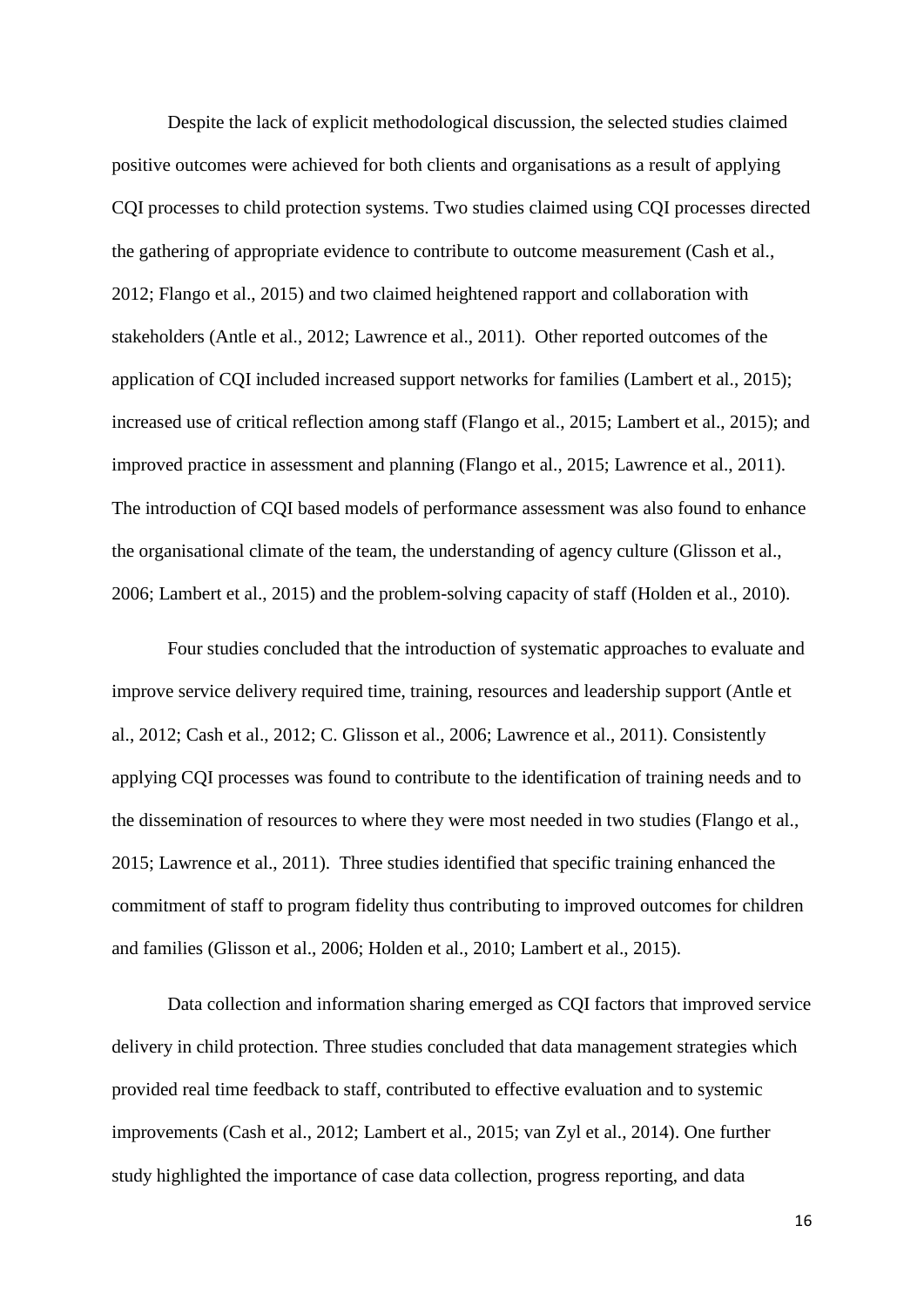management strategies (Antle et al., 2012). Data sharing between courts was an indicator of improved practice in aspects of child protection decision making, in the study reported by Flango et al. (2015).

# **Practice approaches that contributed to improved service delivery and outcomes**

As well as highlighting positive outcomes of CQI processes, certain practice approaches were consistently described across the studies as enhancing service delivery in child protection. Strengths-based, solution focused models of practice which were inclusive of the families engaged with child protection services, were consistently found to result in improved outcomes for children. While different labels were attached to these practice models (for example, Solution Based Casework as discussed by Antle et al. (2012) and van Zyl et al. (2014); Multiple Response Systems described by Lawrence et al. (2011); and the CARE model applied by Holden et al. (2010), the core elements of a strengths informed approach underpinned by respectful communication and non-adversarial relationships were identified in four of the eight studies.

Four studies highlighted the value of engagement with, and the involvement of, families (Holden et al., 2010; Lambert et al., 2015; Lawrence et al., 2011; Van Zyl et al., 2014). Van Zyl et al. (2014), moreover, highlighted that working with the nuclear family was not enough; engagement needed to include the extended family. Additionally, community stakeholder involvement was found to be crucial in the implementation and design of child protection intervention programs in six of the eight studies (Cash et al., 2012; Flango et al., 2015; Glisson et al., 2006; Lambert et al., 2015; Lawrence et al., 2011; van Zyl et al., 2014).

# **Quality of studies**

Quality appraisal results are presented in Table 2 and Table 3 below. Of the eight studies, six were quantitative studies, one was a qualitative study and one applied mixed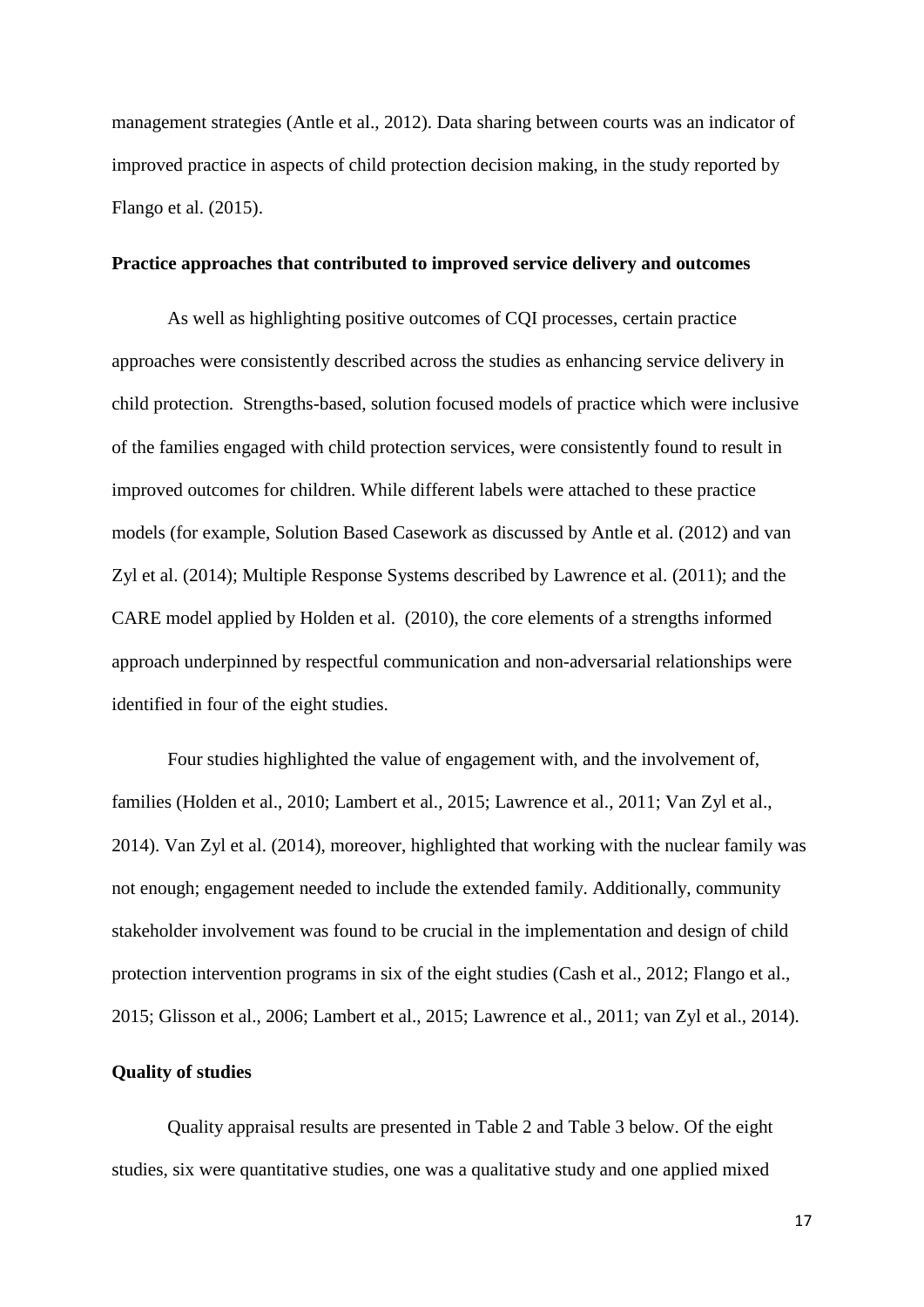methods. Overall, the methodological quality of the studies was assessed as weak to moderate, with only one methodologically strong study identified, though some strong elements existed in others. The reporting of the quantitative studies in particular lacked evidence and clarity about study design, participant consent, and the purpose and use of the data collection tools. Overall, the study design and implementation of the two studies using qualitative methods showed stronger methodological quality. However, both these studies lacked information about participant recruitment strategies and the relationship between the participants and researcher, as well as any robust consideration of ethical issues.

Table 2 Quality appraisal of the studies reporting on CQI application in child protection utilising the EPHPP (Effective Public Health Practice Project, 2009) tool

| <b>Author</b>             | <b>Design &amp; Data</b><br>collection                                                                               | <b>Selection</b><br><b>bias</b> | <b>Study</b><br>design | <b>Confounders</b> | <b>Binding</b> | Data-<br><b>Collection</b><br>methods | <b>Withdrawal</b><br>s and<br>dropouts |
|---------------------------|----------------------------------------------------------------------------------------------------------------------|---------------------------------|------------------------|--------------------|----------------|---------------------------------------|----------------------------------------|
| Antle, et al.<br>(2012)   | Case review; quasi-<br>experimental design                                                                           | <b>Strong</b>                   | <b>Strong</b>          | <b>Strong</b>      | Moderate       | <b>Strong</b>                         | N/A                                    |
|                           | Random sample of<br>4559 child welfare<br>cases                                                                      |                                 |                        |                    |                |                                       |                                        |
| Cash, et al.<br>(2012)    | Internal evaluation of<br>program outcomes                                                                           | Weak                            | Weak                   | Weak               | Weak           | Weak                                  | Weak                                   |
| Flango, et<br>al. (2015)  | Survey conducted with<br><b>Court Improvement</b><br>Program directors to<br>identify use of<br>performance measures | Moderate                        | Moderate               | Weak               | Weak           | Moderate                              | N/A                                    |
| Glissen, et<br>al. (2006) | Pre-post experimental<br>design assessing<br>functioning and<br>turnover of case<br>workers                          | Moderate                        | <b>Strong</b>          | Moderate           | Weak           | <b>Strong</b>                         | <b>Strong</b>                          |
|                           | Random assignment of<br>10 urban and 16 rural<br>case managements into<br>intervention or control<br>conditions      |                                 |                        |                    |                |                                       |                                        |
| Holden et<br>al. $(2010)$ | Program description,<br>anecdotal data,<br>reflections and<br>preliminary                                            | Weak                            | Weak                   | Can't tell         | Moderate       | Moderate                              | Can't tell                             |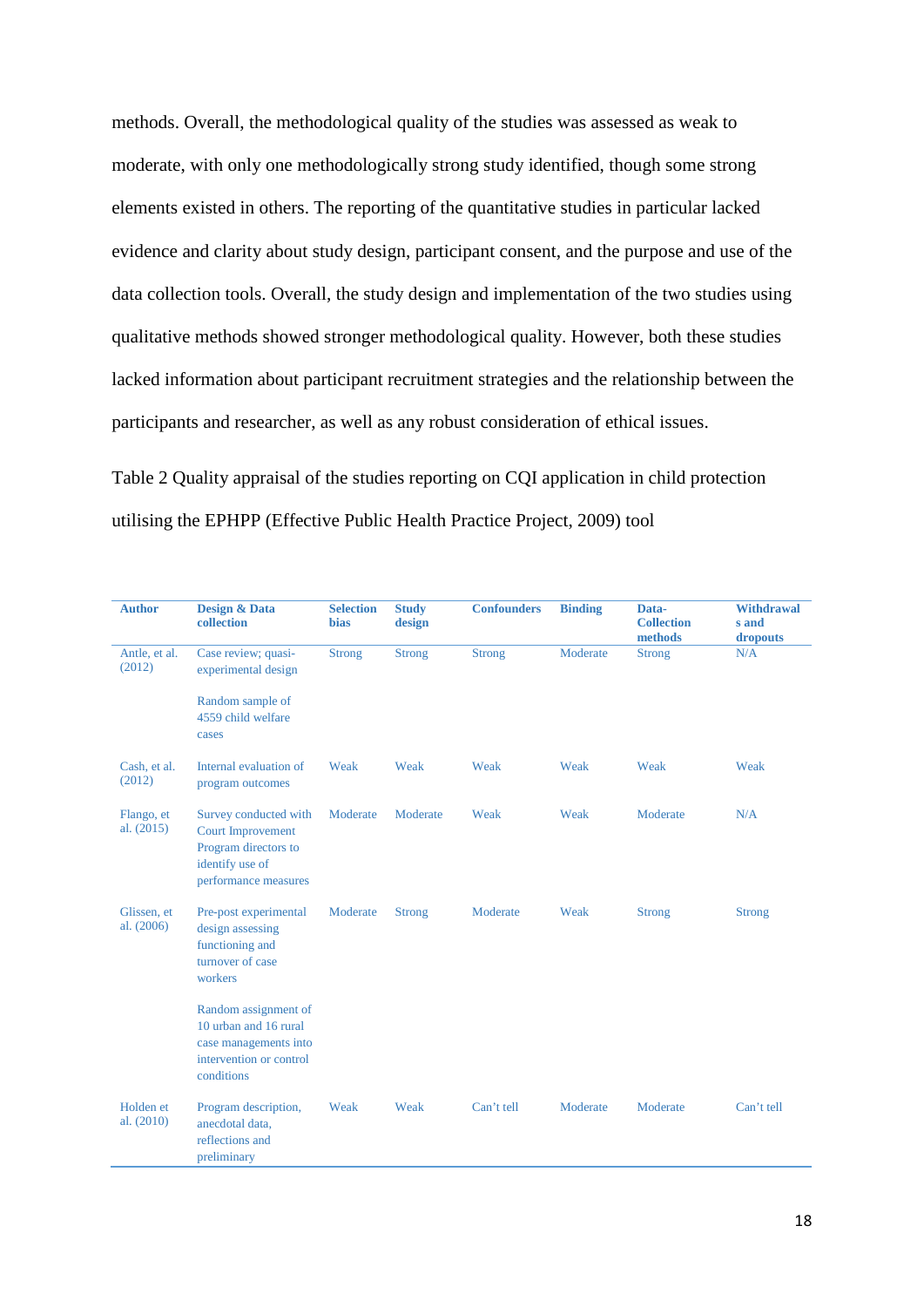|                               | quantitative survey<br>results.<br>Pre- and post-                                                                                                                                |          |               |            |          |               |     |
|-------------------------------|----------------------------------------------------------------------------------------------------------------------------------------------------------------------------------|----------|---------------|------------|----------|---------------|-----|
|                               | application of survey<br>assessing knowledge<br>and impact of training<br>of 74 staff. 54%<br>response rate.                                                                     |          |               |            |          |               |     |
| Lawrence,<br>et al.<br>(2011) | Mixed method.<br>Quantitative part:<br>evaluation of program;<br>comparison of data<br>from 9 counties that<br>implemented MRS<br>with matched control<br>counties; set criteria | Moderate | Moderate      | Moderate   | Moderate | <b>Strong</b> | N/A |
| Van Zyl, et<br>al. $(2014)$   | Review of cases that<br>met application of<br>SBC principles;<br>Of random sample of<br>4559 child welfare<br>cases, 867 met<br>requirements                                     | Moderate | <b>Strong</b> | Can't tell | moderate | <b>Strong</b> | N/A |
|                               |                                                                                                                                                                                  |          |               |            |          |               |     |

Table 3 Quality appraisal of the studies reporting on CQI application in child protection

utilising the CASP (Critical Appraisal Skills Programme, 2013) tool.

|                     | Authors                                                                                    | Lambert et al. $(2015)$                                                                                                                                                             | Lawrence et al. (2011)                                                                                                |
|---------------------|--------------------------------------------------------------------------------------------|-------------------------------------------------------------------------------------------------------------------------------------------------------------------------------------|-----------------------------------------------------------------------------------------------------------------------|
|                     | Design & Data collection                                                                   | Exploratory study to<br>evaluation intervention<br>strategy<br>Interviews with 5-10<br>project staff in four<br>States at three points<br>of project points:<br>early, mid, and end | Mixed method.<br>Qualitative part: 30<br>focus groups with<br>practitioners, and 223<br>interviews with<br>caregivers |
|                     | 1. Was there a clear statement of the aims of the research?                                | Yes                                                                                                                                                                                 | Yes                                                                                                                   |
|                     | 2. Is a qualitative methodology appropriate?                                               | Yes                                                                                                                                                                                 | Yes                                                                                                                   |
|                     | 3. Was the research design appropriate to address the aims of the research?                | Yes                                                                                                                                                                                 | Yes                                                                                                                   |
|                     | 4. Was the recruitment strategy appropriate to the aims of the research                    | Can't tell                                                                                                                                                                          | No                                                                                                                    |
|                     | 5. Was the data collected in a way that addressed the research issue                       | Yes                                                                                                                                                                                 | Yes                                                                                                                   |
| evaluation criteria | 6. Has the relationship between researcher and participants been adequately<br>considered? | Can't tell                                                                                                                                                                          | Can't tell                                                                                                            |
| S <sub>2</sub>      | 7. Have ethical issues been taken into consideration?                                      | Can't tell                                                                                                                                                                          | Can't tell                                                                                                            |
| E                   | 8. Was the data analysis sufficiently rigorous?                                            | Yes                                                                                                                                                                                 | Yes                                                                                                                   |
|                     | 9. Is there a clear statement of findings?                                                 | Yes                                                                                                                                                                                 | Yes                                                                                                                   |
|                     | 10. How valuable is the research?                                                          | <b>Moderately Valuable</b>                                                                                                                                                          | Moderately valuable                                                                                                   |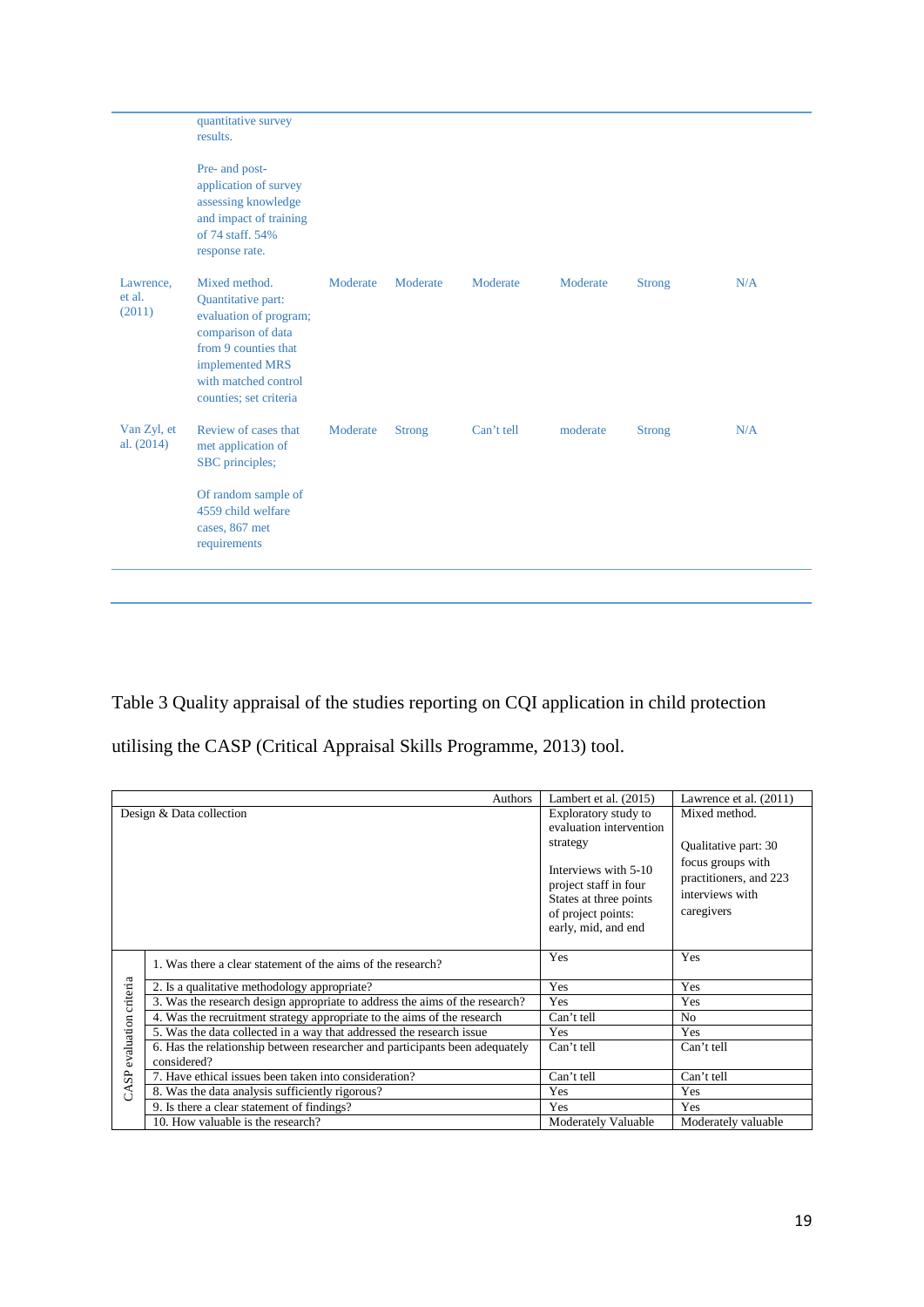# **Discussion and applications to practice**

This systematic review of eight empirical studies about the application of CQI processes in the context of child protection was conducted in order to inform the developing use of such strategies in Australia. The literature highlights that the implementation of CQI processes in child protection settings relies on a clear articulation of aims/objectives, proposed mechanisms of change, and short, medium, and long term outcomes that pertain to benefits for children. Only eight of the 218 identified studies examined in this review were able to meet all these criteria which points to the accuracy of Gardner et al.'s (2011) claim that CQI is a poorly tested strategy. The nominal descriptions of research process and method in the studies reviewed suggest that the evidence supporting the application of CQI in child protection settings lacks rigor. Rubenstein et al. (2014) similarly conclude that despite being widely referenced, discussions and reports of CQI are often devoid of "substantiating details" and that even the core meaning of the term remains "imprecise" (p. 10). However, the consistent reference to CQI concepts in child protection policy documentation makes further exploration of this issue imperative.

Several limitations to this review are acknowledged. Only English language, peerreviewed journals were included in the original search which immediately excludes a wide variety of potentially useful sources including journal articles published in languages other than English, books, reports and other grey literature. As Smith (2006) has highlighted, negative evaluations, i.e. studies that demonstrate an intervention does not work, are unlikely to be submitted to or accepted by peer review journals. Therefore, accessing only peerreviewed articles results in a potential bias in the analysis of findings about the effectiveness of CQI, possibly presenting a more positive landscape than actually exists. Further, the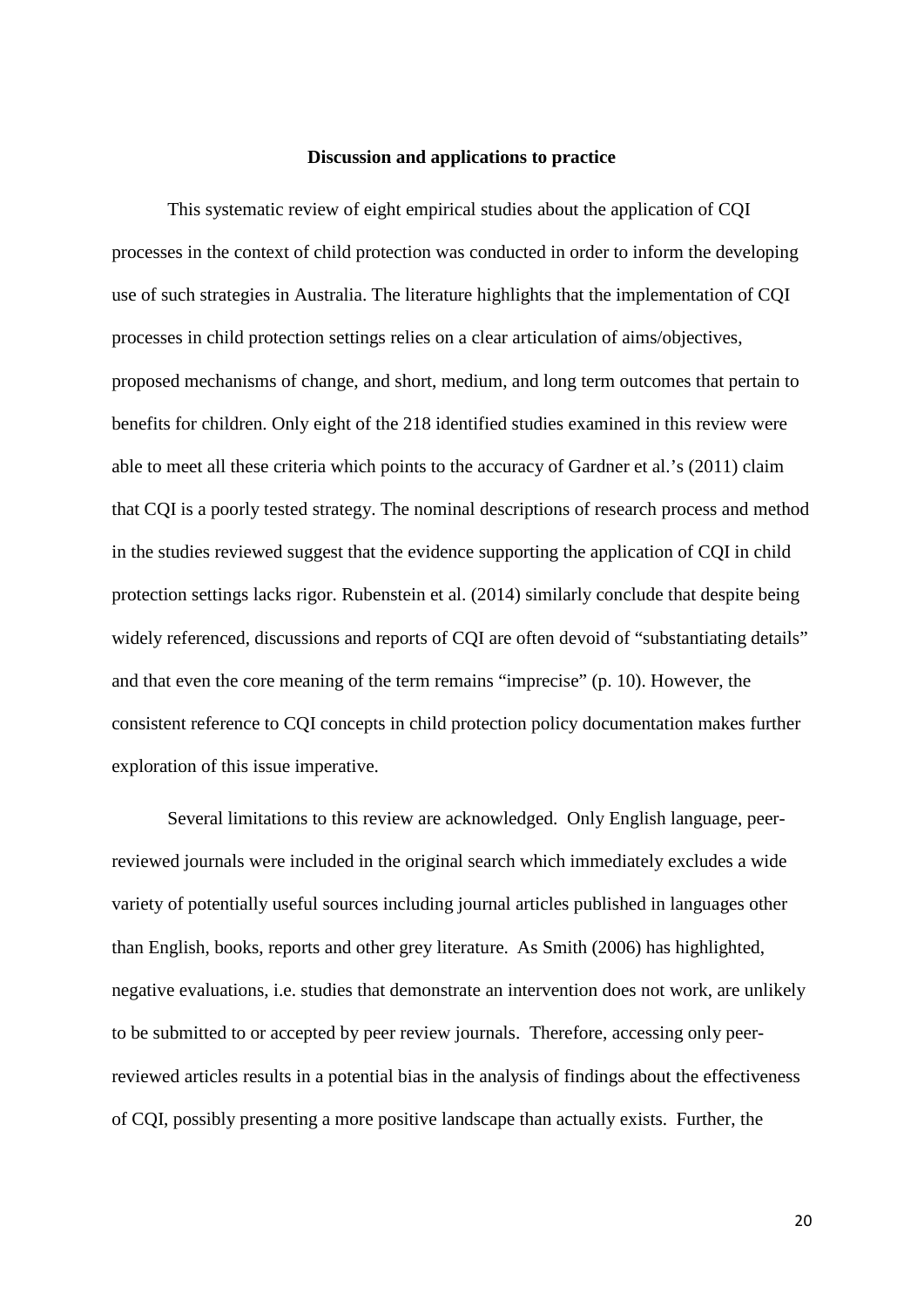criteria used to guide the inclusion and exclusion of articles resulted in only studies from the USA being included in the systematic review.

However, the application of the PRISMA systematic approach, and the high level of consensus achieved between the reviewers, suggests the outcomes may provide some guidance to the emerging use of CQI in child protection in Australia, where the language of continuous improvement is now appearing in government child protection policies (see for example, Child Protection Systems Royal Commission, 2016; Commission for Children and Young People, 2014; Commonwealth of Australia, 2010; Government of Western Australia, 2016). Despite these acknowledged limitations, and the absence of clear explanations about the methodology of apparently successful CQI processes, this review has highlighted some important outcomes.

Each of the studies claimed that the application of a CQI process was associated with improvements in processes for working with children and families, or advances in the consistent application of practice frameworks or more positive and engaged staff climates. The lack of methodological information about how these outcomes was not conducive to the application of a meta-analysis. While the results do not provide evidence that these achievements resulted in increased safety for children, other literature highlights the importance of rethinking practice frameworks (Carmody, 2013), and the development of relationships with families (Tilbury, 2015) in order to improve outcomes for children in child protection. The outcomes from the studies reviewed here claim that CQI processes have contributed to the consistent integration of these aspects of practice into child protection systems.

An analysis of the findings described in each of the studies under review highlight the importance of key stakeholder involvement and engagement, in particular the involvement of families and children in the development, review and evaluation child protection programs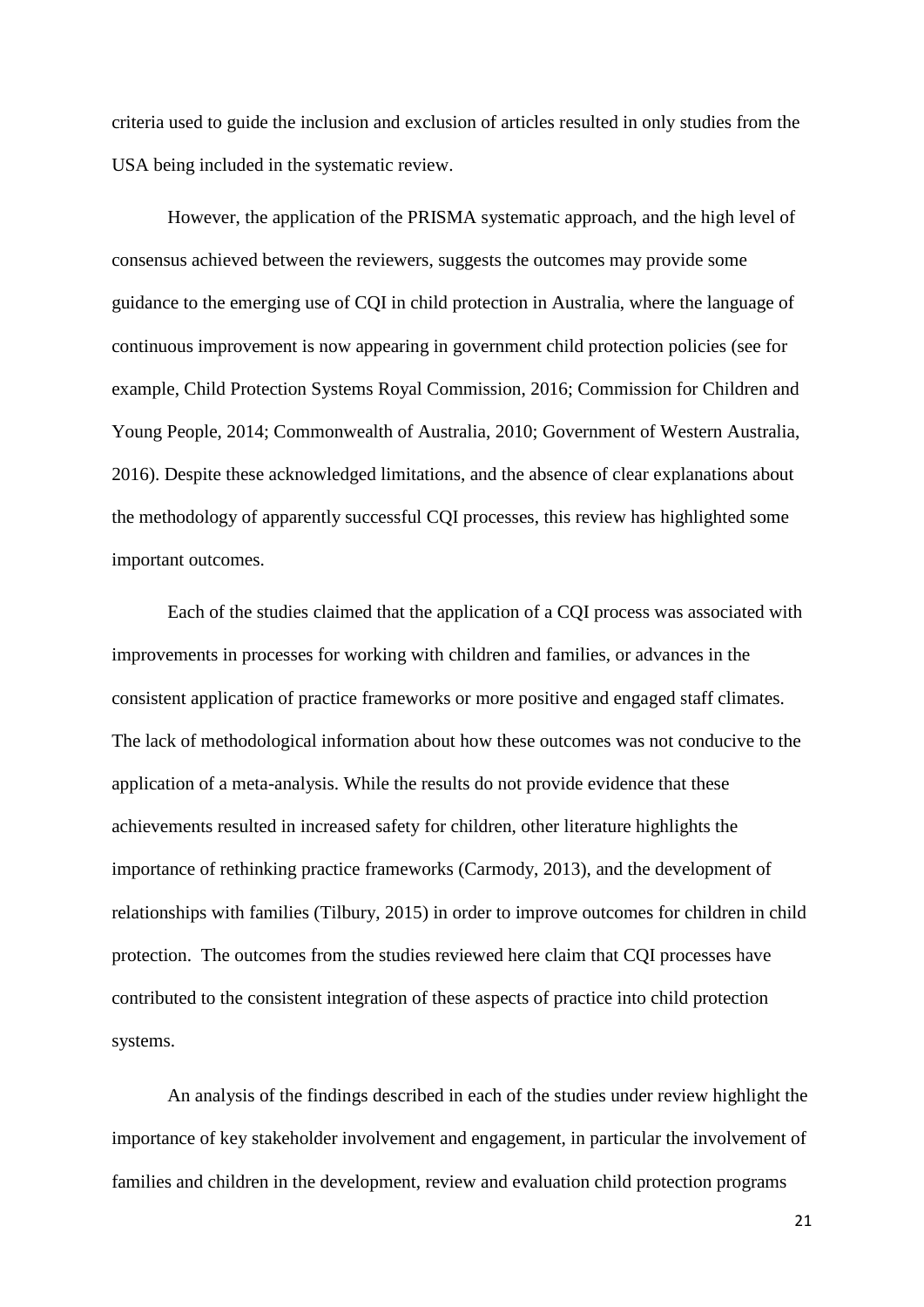and systems. Interventions that are reported to have had a positive impact used strengthsbased, solution-focused models of practice that were "…more flexible, non-punitive, family oriented and serving the best interest of the children" (Holden et al., 2010, p. 144). While this is important, it is not necessarily a new finding in child protection research. The effectiveness of family engaged practice with a focus on strengths has been stressed before (see for example, Fernandez, 2007; Tomison, 2002). The impact of a positive organisational climate in reducing staff turn-over and achieving better outcomes in child protection (another consistent finding in the reviewed articles), has also been identified in other studies (Ellett, 2009; Glisson & Hemmelgarn, 1998; McBeath, Briggs & Aisenberg, 2009). This suggests that the diverse and multiple goals, agendas, settings and jurisdictions confound the knowledge and evidence already available to improve child protection outcomes. Projects that address this are imperative. The studies reviewed here again point to the potential of CQI processes in promoting the consistent implementation and fidelity of evidence based approaches to practice that improves outcomes for children.

The lack of Australian studies sourced for this review indicates the evaluation of CQI processes to improve outcomes in child protection services is in its early development in the Australian setting. However, the Australian Indigenous primary health care sector is well advanced in its application of CQI processes and evidence from this sector has shown advances over time in both the quality of health care provided and in positive organisational processes (Panaretto et al., 2005). Most importantly, lessons from this sector demonstrate a willingness in uptake can lead to the successful implementation of CQI in diverse and complex systems of care across different Australian jurisdictions (Schierhout et al., 2013). The application of CQI has promise, but improvements can be iterative rather than linear, and need organisational support, resources and, overall, a "'no-blame' experience-based learning approach" (Gardner et al., 2011, p. 114). As this review highlighted, the introduction of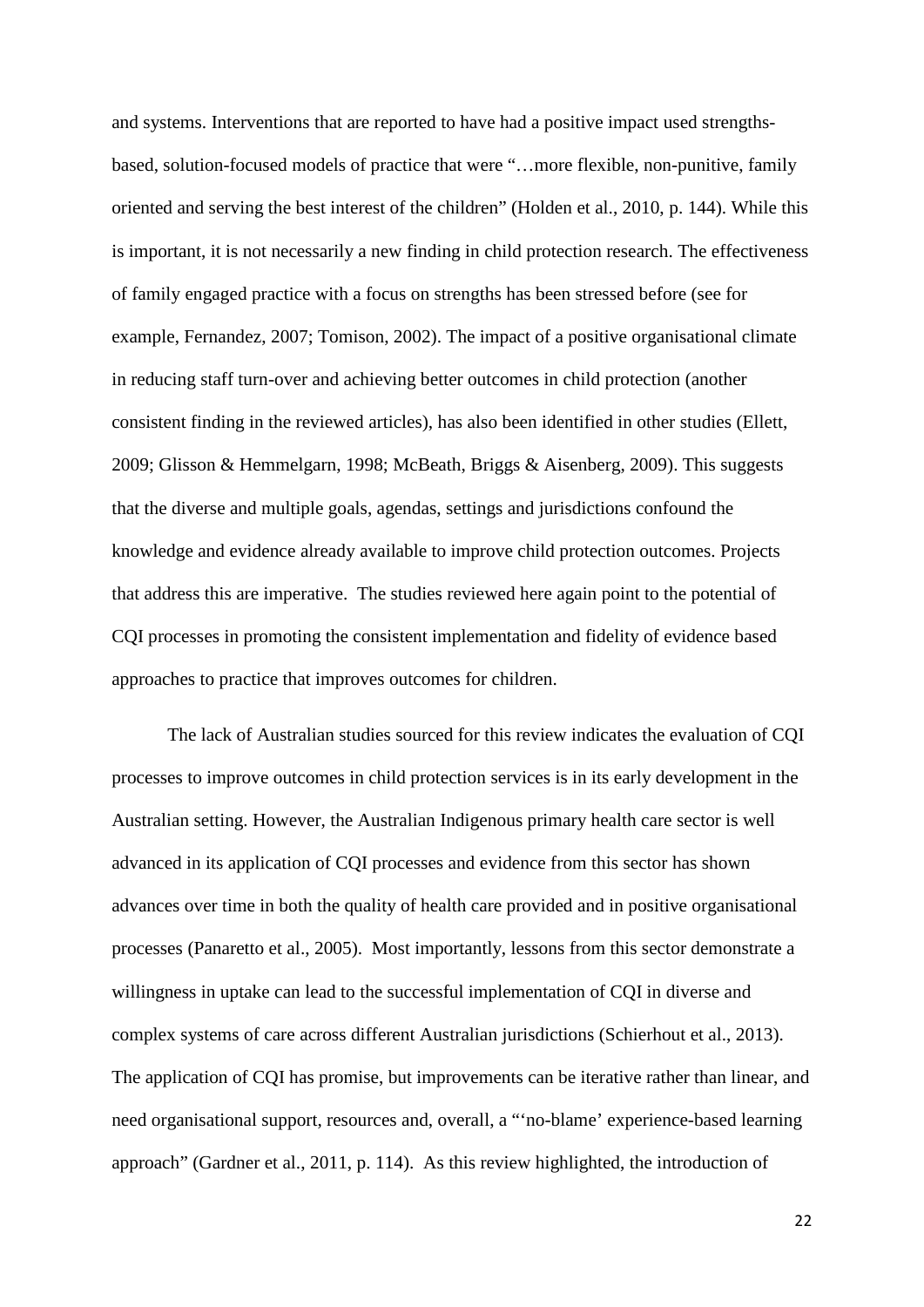systematic approaches to data collection, monitoring, evaluation and improved service delivery in child protection requires time, training, resources and leadership support. Whether and how the uptake and implementation of CQI will be embraced in the Australian child protection setting remains to be seen, however given the exponentially expanding costs and the enormous social and emotional consequences of child maltreatment and subsequent intervention (Child Family Community Australia, 2016), business as usual is no longer an option.

# **Conclusion**

Evidence-based approaches for Australian child protection services, based on appropriate and timely systems performance data are needed (Broadley & Goddard, 2016) and CQI can provide one such option. Although few studies have evaluated the application of CQI in child protection to date, this review has identified that CQI shows some promise in the development, implementation and evaluation of evidence-based programs and policies. New policy directions in various Australian states and at a national level, highlight the importance of continued improved service delivery in child protection (Child Protection Systems Royal Commission, 2016; Commonwealth of Australia, 2010). However, transferring learning from other contexts would need a close analysis of how differences in the child protection systems impact outcomes. Nevertheless, the implementation of CQI in child protection shows some promise in providing a systematic approach to improving outcomes for children and families.

# **Acknowledgement**

We would like to thank Professor Ross Bailie for undertaking an external review of the systematic review protocol and providing valuable feedback. This review was supported by a seed funding from Centre for Research Excellence in Integrated Quality Improvement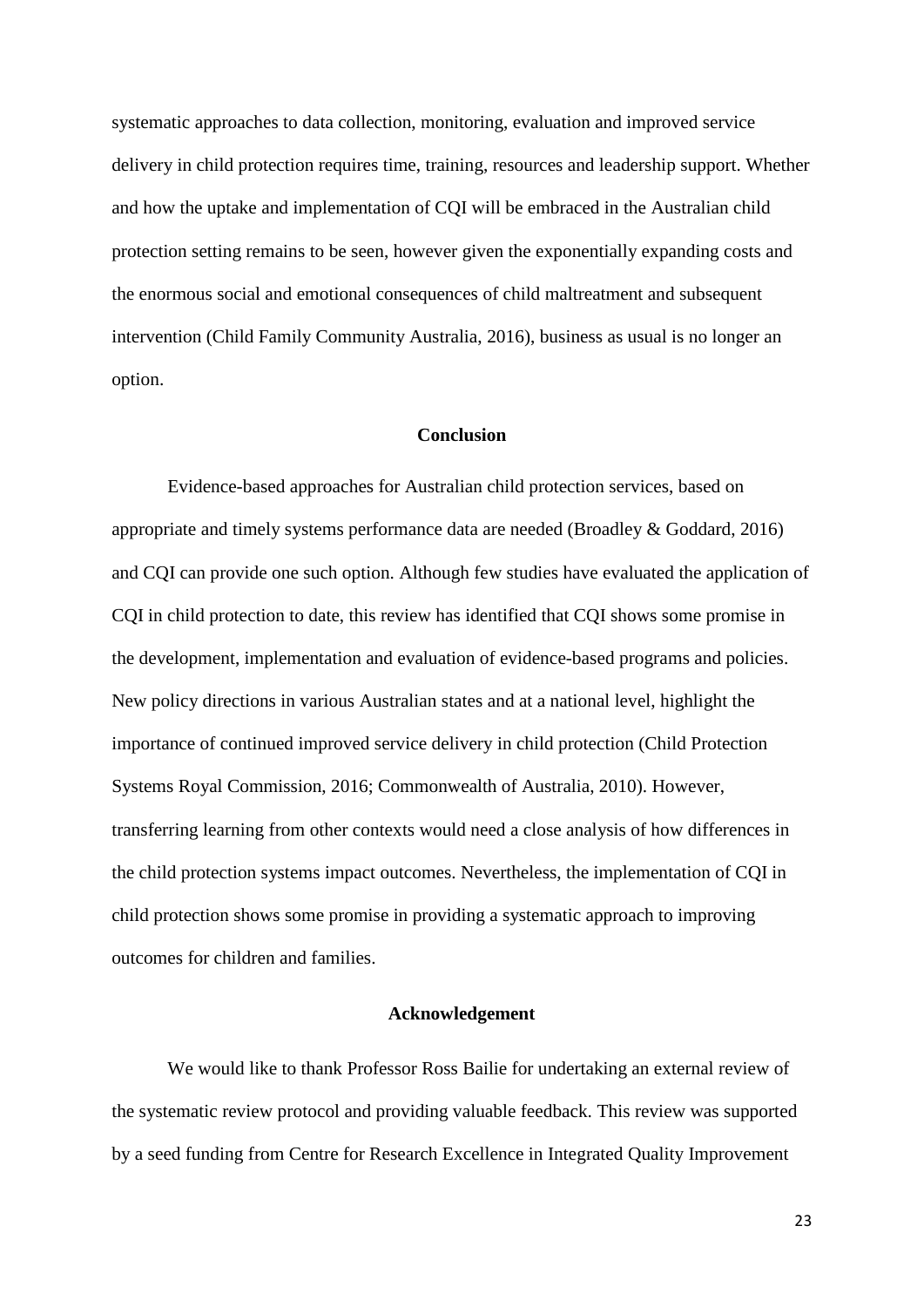(CRE-IQI) and supported by the Lowitja Institute funded Sustainable Family Wellbeing Early Years Implementation project.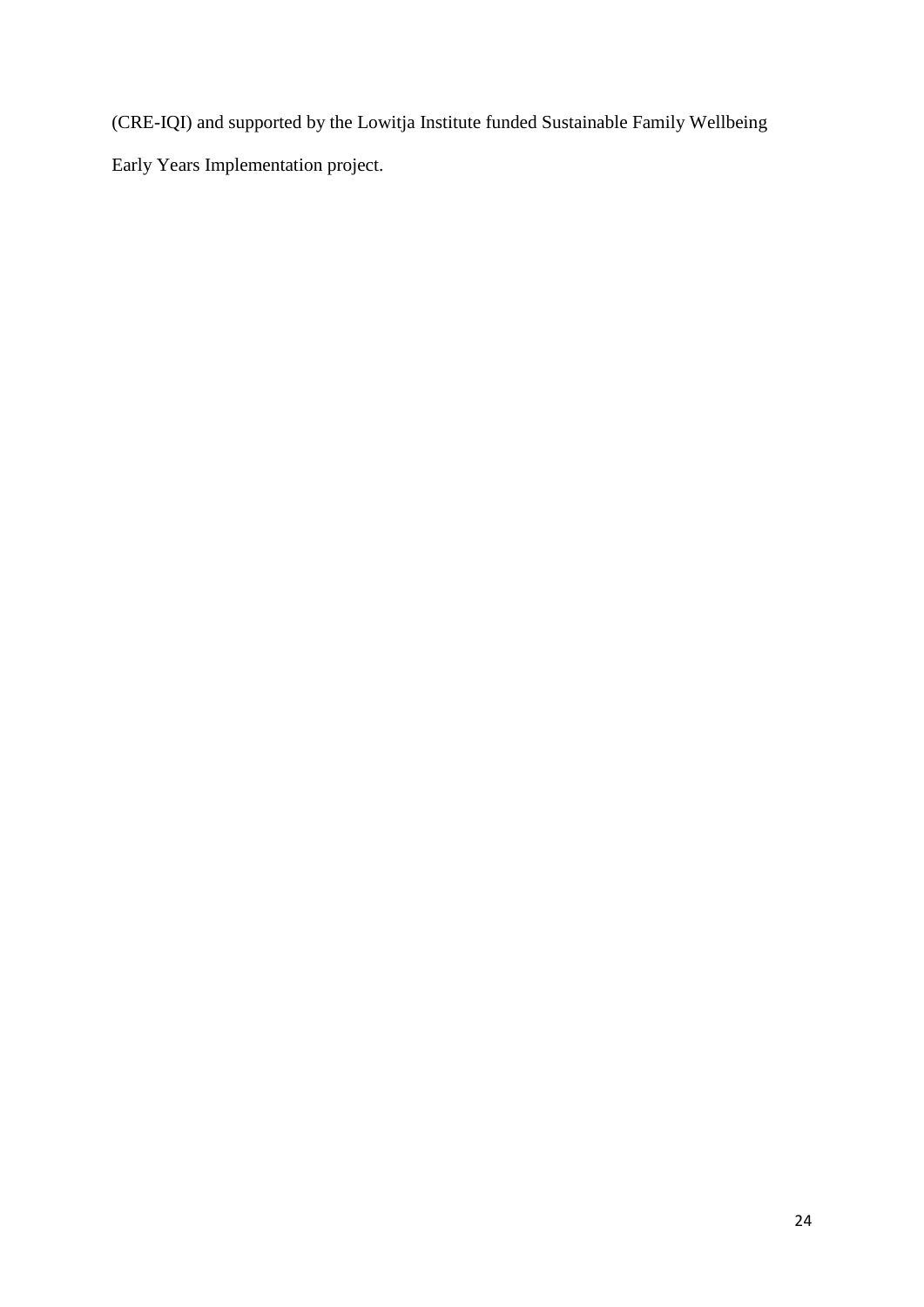#### **References**

- Adams, J., Hillier-Brown, F.C., Moore, H.J., Lake, A.A., Araujo-Soares, V., White, M., & Summerbell, C. (2016). Searching and synthesising 'grey literature' and 'grey information' in public health: Critical reflections on three case studies. *Systematic Reviews, 5*, 164*.* doi.org/10.1186/s13643-016-0337-y
- Antle, B. F., Christensen, D. N., van Zyl, M. A., & Barbee, A. P. (2012). The impact of the Solution Based Casework (SBC) practice model on federal outcomes in public child welfare. *Child Abuse and Neglect, 36*, 342-353. doi:10.1016/j.chiabu.2011.10.009
- Australian Institute of Health and Welfare. (2016). *Child protection Australia 2014–15*. Retrieved from http://www.aihw.gov.au/publication-detail/?id=60129554728
- Baker, A. J., & Charvat, B. S. (2008). Continuous quality improvement in agency practice. In A. L. Baker & B. S. Charvat (Eds.), *Research Methods in Child Welfare* (pp. 335- 448). New York: Columbia University Press.
- Bentley, H., O'Hagan, O., Raff, A., & Bhatti, I. (2016). *How safe are our children?* Retrieved from https://www.nspcc.org.uk/services-and-resources/research-and-resources/2016/how-safe-areour-children-2016/
- Broadley, K., & Goddard, C. (2015). A public health approach to child protection: Why data matter. *Children Australia*, *40*, 69-77.
- Carmody, T. (2013). *Taking responsibility: A roadmap for Queensland child protection*. Retrieved from www.childprotectioninquiry.qld.gov.au
- Carnochan, S., Samples, M., Lawson, J., & Austin, M. J. (2013). The context of child welfare performance measures. *Journal of Evidence Based Social Work, 10*, 147-160. doi:10.1080/15433714.2013.788946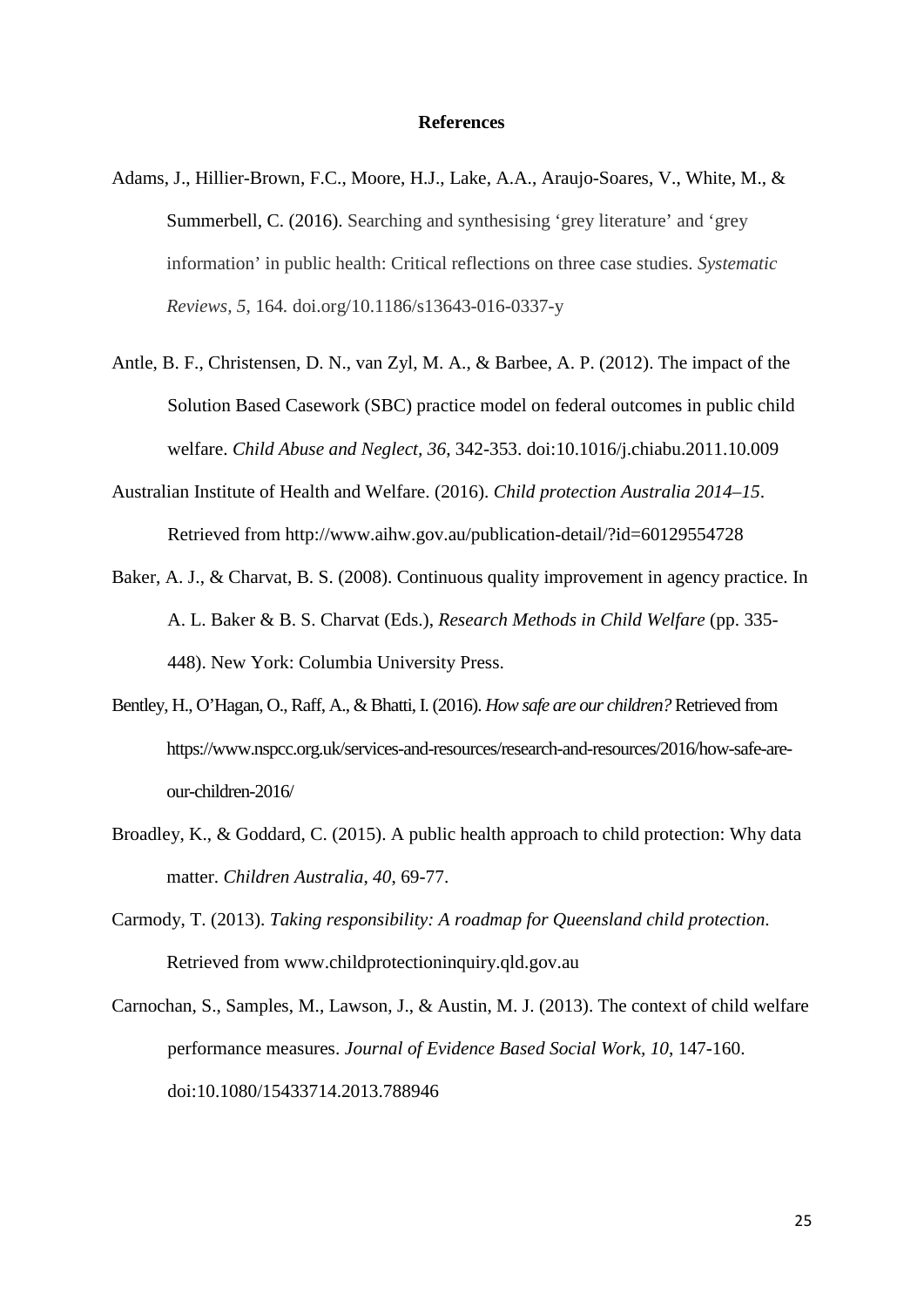- Casey Family Programs. (2015). *Using continuous quality improvement to improve child welfare practice: A framework for implementation*. Retrieved from muskie.usm.maine.edu/helpkids/rcpdfs/CQIFramework.pdf
- Cash, S. J., Ingram, S. D., Biben, D. S., McKeever, S. J., Thompson, R. W., & Ferrell, J. Z. (2012). Moving forward without looking back: Performance management systems as real-time evidence-based practice tools. *Children and Youth Services Review, 34*, 655- 659. doi:10.1016/j.childyouth.2011.12.008
- Child Family Community Australia. (2016). *The economic costs of child abuse and neglect*. Retrieved from https://aifs.gov.au/cfca/publications/economic-costs-child-abuse-andneglect
- Child Protection Systems Royal Commission (Producer). (2016). *The life they deserve: Child Protection Systems Royal Commission Report. Volume 1: Summary and report*. Retrieved from

http://www.agd.sa.gov.au/sites/agd.sa.gov.au/files/documents/CPRC/CPSRC\_VOLU ME%201\_preface,%20summary%26recommendations.pdf.

- Children's Bureau. (2012). *Establishing and maintaining continuous quality improvement (CQI) systems in state child welfare agencies.* Retrieved from http://www.acf.hhs.gov/cb/resource/im1207
- Children's Bureau. (2014). A case example of the ACYF's Well-Being Framework: KIPP. *Integrating safety, permanency and well-being series.* Retrieved from https://www.acf.hhs.gov/cb/resource/well-being-series.
- Children's Bureau. (2016). *Quality Improvement Centres*. Retrieved from http://www.acf.hhs.gov/cb/capacity/quality-improvement-centers
- Collins-Camargo, C., Ellett, C. D., & Lester, C. (2011). Measuring organizational effectiveness to develop strategies to promote retention in public child welfare.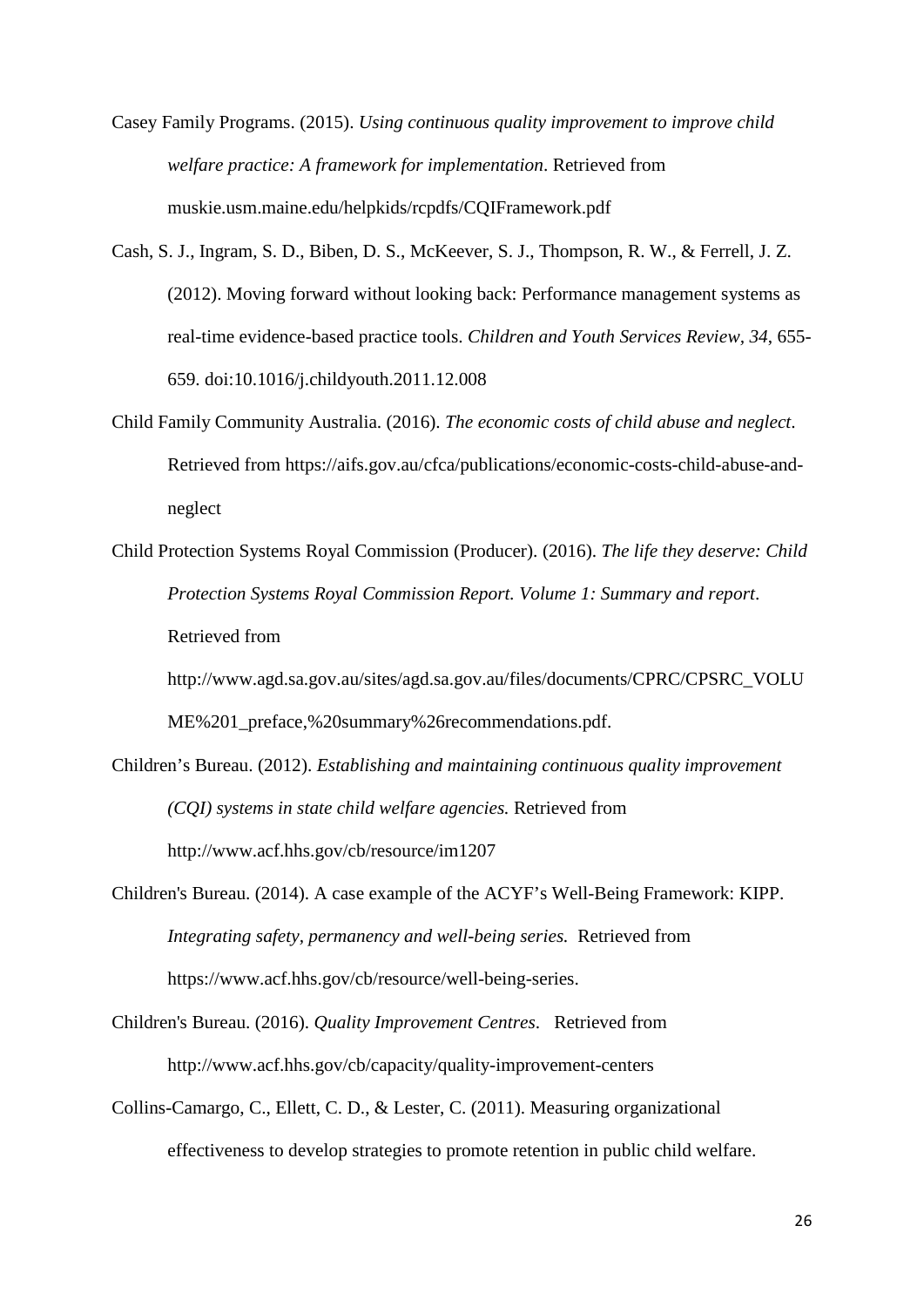*Children and Youth Services Review, 34*, 289-295.

doi:10.1016/j.childyouth.2011.10.027

Commission for Children and Young People. (2014). *Annual report 2013-2014.* Melbourne, Victoria: Commission for Children and Young People. Retrieved from:

https://ccyp.vic.gov.au/assets/corporate-documents/CCYP-annual-report-2013-14.pdf

- Commonwealth of Australia. (2010). *Protecting children is everyone's business: National framework for protecting Australia's children 2009–2020*. Retrieved from https://www.dss.gov.au/sites/default/files/documents/pac\_annual\_rpt\_0.pdf
- Courtney, M. E., Needell, B., & Wulczyn, F. (2004). Unintended consequences of the push for accountability: The case of national child welfare performance standards. *Children and Youth Services Review, 26*, 1141-1154. doi:10.1016/j.childyouth.2004.05.005
- Critical Appraisal Skills Programme. (2013). *CASP qualitative research checklist.* Retrieved from http://media.wix.com/ugd/dded87\_29c5b002d99342f788c6ac670e49f274.pdf
- Cummins, P., Scott, D., & Scales, B. (2012). *Report of the Protecting Victoria's Vulnerable Children Inquiry*. Retrieved from

http://www.childprotectioninquiry.vic.gov.au/images/stories/inquiry/volume1/cpi%20 7649%20web-

pdf%20volume%201%20protecting%20victoria\_s%20vulnerable%20children\_%20in quiry\_bm.2.pdf

- Effective Public Health Practice Project (2009). *Quality assessment tool for quantitative studies*. Retrieved from http://www.ephpp.ca/tools.html
- Ellett, A. J. (2009). Intentions to remain employed in child welfare: The role of human caring, self-efficacy beliefs, and professional organizational culture. *Children and Youth Services Review, 31*, 78-88. doi:10.1016/j.childyouth.2008.07.002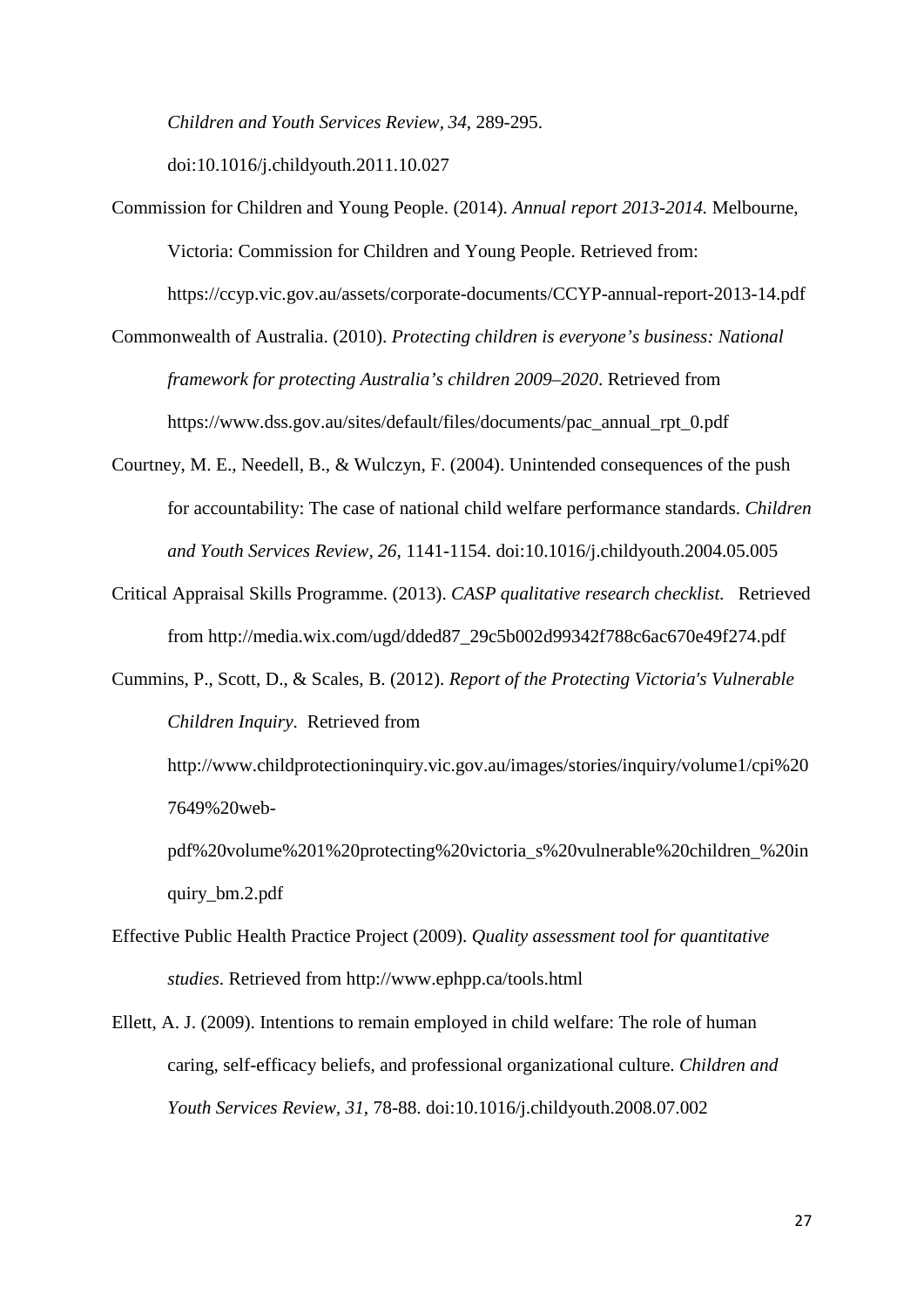- Fernandez, E. (2007). Supporting children and responding to their families: Capturing the evidence on family support. *Children and Youth Services Review, 29*, 1368-1394. doi:10.1016/j.childyouth.2007.05.012
- Flango, V. E., Gatowski, S., & Sydow, N. E. (2015). Using outcome measurement to promote continuous quality improvement for children in foster care. *Juvenile and Family Court Journal, 66*(3), 19-32.
- Gardner, K., Bailie, R., Si, D., O'Donoghue, L., Kennedy, C., Liddle, H., . . . Beaver, C. (2011). Reorienting primary health care for addressing chronic conditions in remote Australia and the South Pacific: Review of evidence and lessons from an innovative quality improvement process. *Australian Journal of Rural Health, 19*, 111-117. doi:10.1111/j.1440-1584.2010.01181.x
- Gibson-Helm, M., Rumbold, A. R., Teede, H. J., Ranasinha, S., Bailie, R. S., & Boyle, J. A. (2016). Improving the provision of pregnancy care for Aboriginal and Torres Strait Islander women: A continuous quality improvement initiative. *BMC Pregnancy and Childbirth, 16.* doi:http://dx.doi.org.elibrary.jcu.edu.au/10.1186/s12884-016-0892-1
- Glisson, C., Dukes, D., & Green, P. (2006). The effects of the ARC organizational intervention on caseworker turnover, climate, and culture in children's service systems. *Child Abuse & Neglect, 30*, 855-880. doi:10.1016/j.chiabu.2005.12.010
- Glisson, C., & Hemmelgarn, A. (1998). The effects of organizational climate and interorganizational coordination on the quality and outcomes of children's service systems. *Child Abuse & Neglect, 22*, 401-421.
- Government of Western Australia (2016). *Better care, better services standards for children and young people in protection and care*. Retrieved from https://www.dcp.wa.gov.au/Resources/Pages/StandardsMonitoringUnit.aspx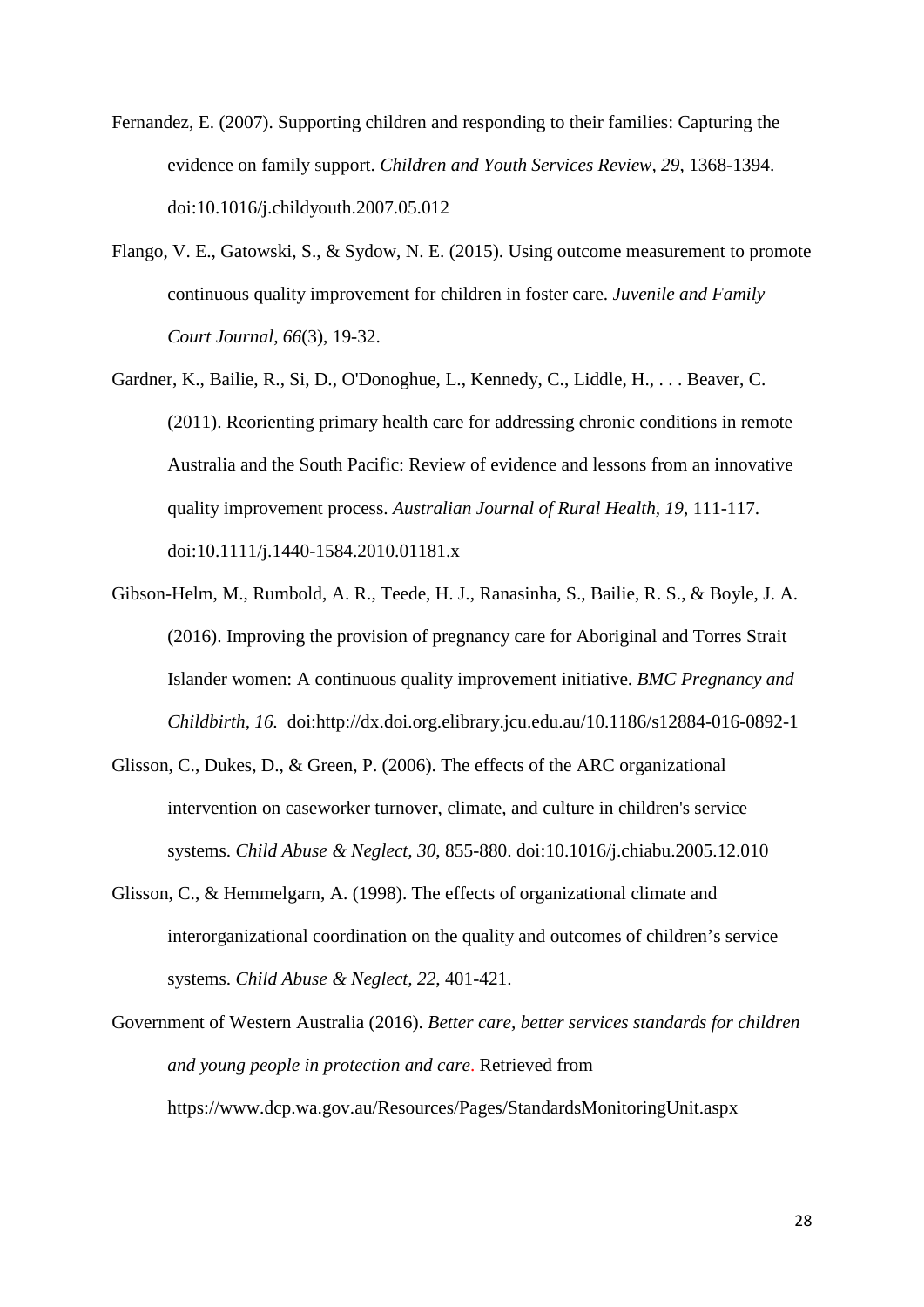- Green, A. E., Trott, E., Willging, C. E., Finn, N. K., Ehrhart, M. G., & Aarons, G. A. (2016). The role of collaborations in sustaining an evidence-based intervention to reduce child neglect. *Child Abuse & Neglect, 53*, 4-16. doi:10.1016/j.chiabu.2015.11.013
- Hart, S. N., Lee, Y., & Wernham, M. (2011). A new age for child protection--General Comment 13: why it is important, how it was constructed, and what it intends? *Child Abuse & Neglect, 35*, 970-978. doi:10.1016/j.chiabu.2011.09.007
- Holden, M. J., Izzo, C., Nunno, M., Smith, E. G., Endres, T., Holden, J. C., & Kuhn, F. (2010). Children and residential experiences: A comprehensive strategy for implementing a research-informed program model for residential care. *Child Welfare, 89*(2), 131- 149.
- Kelly, E. (2011). Systematic and just: The use of a systematic review methodology in social work research. *Social Work and Social Sciences Review, 15*(3), 72-85. doi:10.1921/095352212x657544
- Lambert, D., Richards, T., & Merrill, T. (2015). Keys to implementation of child welfare systems change initiatives. *Journal of Public Child Welfare, 10*, 132-151. doi:10.1080/15548732.2015.1113226
- Lawrence, C. N., Rosanbalm, K. D., & Dodge, K. A. (2011). Multiple response system: Evaluation of policy change in North Carolina's child welfare system. *Children and Youth Services Review, 33*, 2355-2365. doi:10.1016/j.childyouth.2011.08.007
- Mahood, Q., Van Eerd, D., & Irvin, E. (2014). Searching for grey literature for systematic reviews: Challenges and benefits. *Research Synthesis Methodology, 5*, 221-234. doi: 10.1002/jrsm.
- McBeath, B., Briggs, H. E., & Aisenberg, E. (2009). The role of child welfare managers in promoting agency performance through experimentation. *Children and Youth Services Review, 31*, 112-118. doi:10.1016/j.childyouth.2008.06.004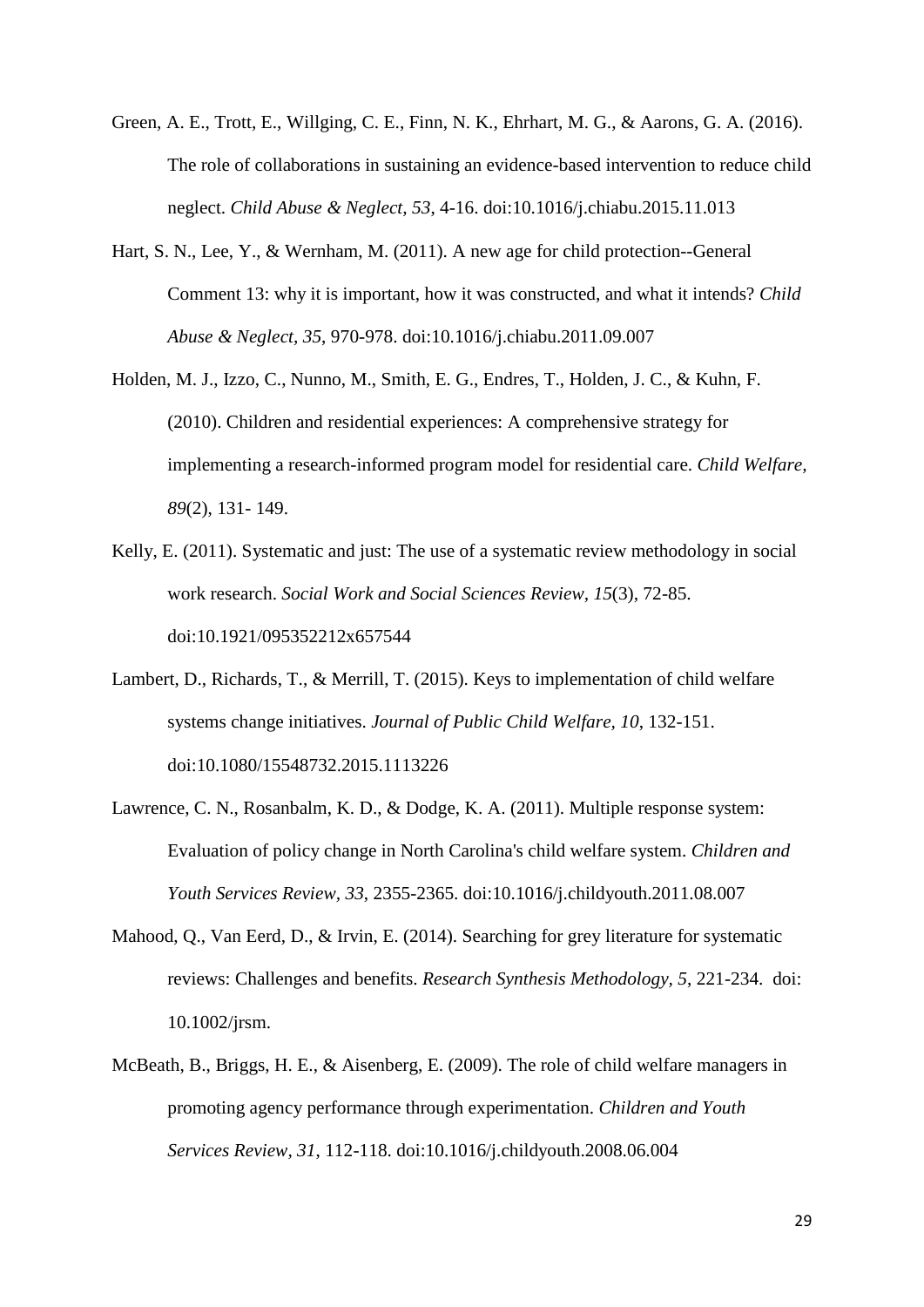- Moher, D., Liberati, A., Tetzlaff, J., Altman, D. G., & Prisma Group (2009). Preferred reporting items for systematic reviews and meta-analyses: The PRISMA statement. *BMJ, 339*, b2535. doi:10.1136/bmj.b2535
- NSW Ombudsman. (2014). Review of the NSW child protection system: Are things improving? Retrieved from https://www.ombo.nsw.gov.au/\_\_data/assets/pdf\_file/0004/15691/Review-of-the-NSW-child-protection-system-Are-things-improving-SRP-April-2014.pdf.
- Panaretto, K. S., Lee, H. M., Mitchell, M. R., Larkins, S. L., Manessis, V., Buettner, P. G., & Watson, D. (2005). Impact of a collaborative shared antenatal care program for urban Indigenous women: A prospective cohort study. *Medical Journal of Australia, 182*, 514-519.
- Percival, N., O'Donoghue, L., Lin, V., Tsey, K., & Bailie, R.S. (2016). Improving health promotion using quality improvement techniques in Australian Indigenous primary health care. *Frontiers in Public Health, 4*(53). doi: 10.3389/fpubh.2016.00053
- Rubenstein, L., Khodyakov, D., Hempel, S., Danz, M., Salem-Schatz, S., Foy, R., …& Shekelle, P. (2014). How can we recognize continuous quality improvement? *International Journal for Quality in Health Car*e*, 26*, 6-15. doi: 10.1093/intqhc/mzt085
- Schierhout, G., Hains, J., Si, D., Kennedy, C., Cox, R., Kwedza, R., . . . Dowden, M. (2013). Evaluating the effectiveness of a multifaceted, multilevel continuous quality improvement program in primary health care: Developing a realist theory of change. *Implementation Science, 8*, 119-133.
- Shamseer, L., Moher, D., Clarke, M., Ghersi, D., Liberati, A., Petticrew, M., ... Stewart, L. A. (2015). Preferred reporting items for systematic review and meta-analysis protocols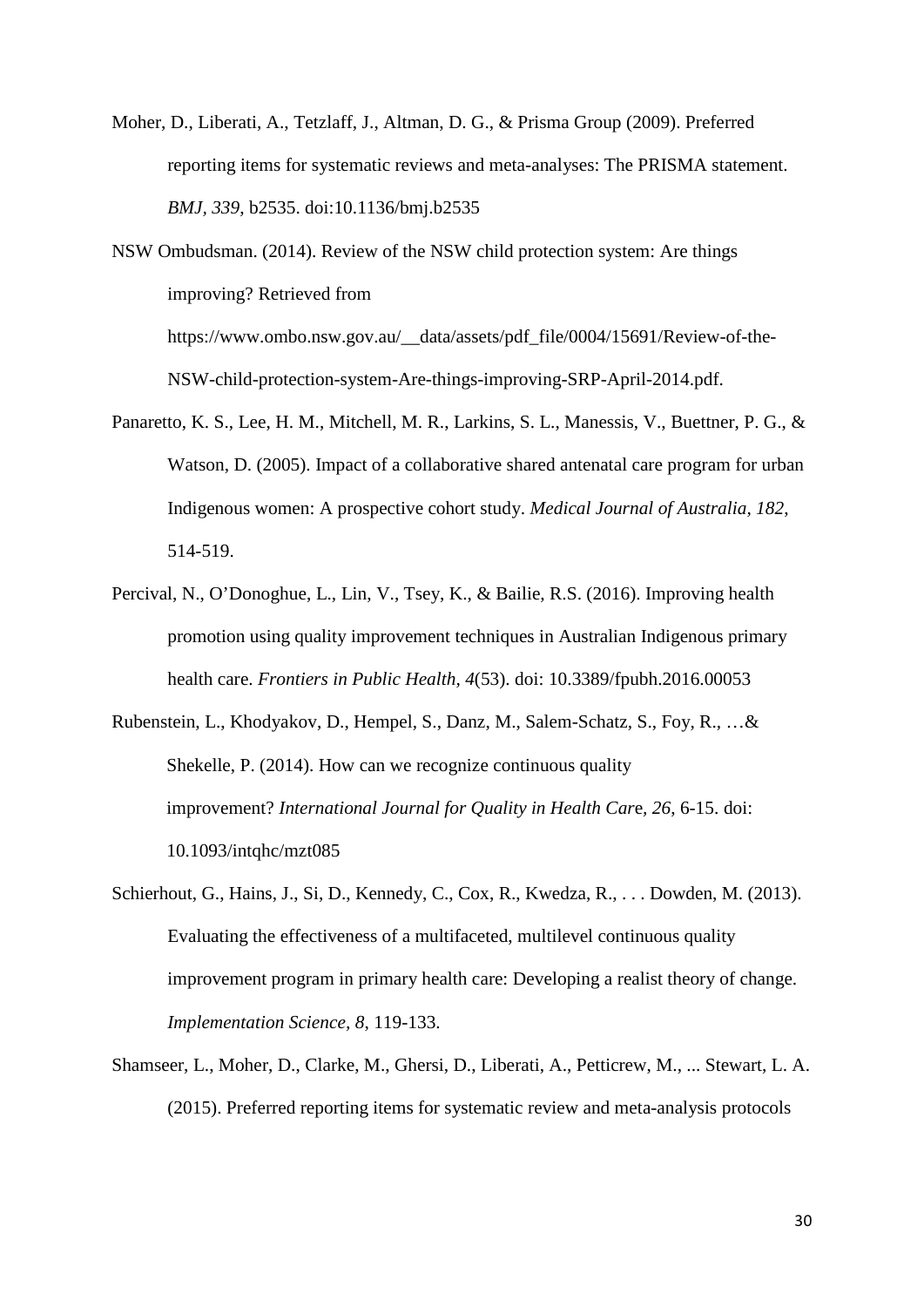(PRISMA-P) 2015: Elaboration and explanation. *BMJ, 349*, g7647. doi: https://doiorg.elibrary.jcu.edu.au/10.1136/bmj.g7647.

- Shortell, S., O'Brien, J. L., Carman, J. M., Foster, R. W., Hughes, E. F. X., Boerstler, H., & O'Connor, E. J. (1995). Assessing the impact of continuous quality improvement/total quality management: Concept versus implementation. *Health Services Research, 30*, 377-401.
- Smith, R. (2006). Peer review: A flawed process at the heart of science and journals. *Journal of the Royal Society of Medicine*, *99*, 178–182.
- Tilbury, C. (2004). The influence of performance measurement on child welfare policy and practice. *British Journal of Social Work, 34*, 225-241.
- Tilbury, C. (2006). Accountability via performance measurement: The case of child protection services. *Australian Journal of Public Administration, 65*(3), 48-61.
- Tilbury, C. (2015). *Moving to Prevention research report: Intensive family support services for Aboriginal and Torres Strait Islander children*. Retrieved from https://www.dss.gov.au/our-responsibilities/families-and-children/publicationsarticles/moving-to-prevention-research-report
- Tomison, A. (2002). Preventing child abuse: Changes to family support in the 21st century. *National Child Protection Clearinghouse Issues, 17,* 1-22*.*
- van Zyl, M. A., Barbee, A. P., Cunningham, M. R., Antle, B. F., Christensen, D. N., & Boamah, D. (2014). Components of the solution-based casework child welfare practice model that predict positive child outcomes. *Journal of Public Child Welfare, 8*, 433-465. doi:10.1080/15548732.2014.939252
- Varkey, P., Reller, M. K., & Resar, R. K. (2007). Basics of quality improvement in health care. *Mayo Clinic Proceedings, 82*, 735-739.